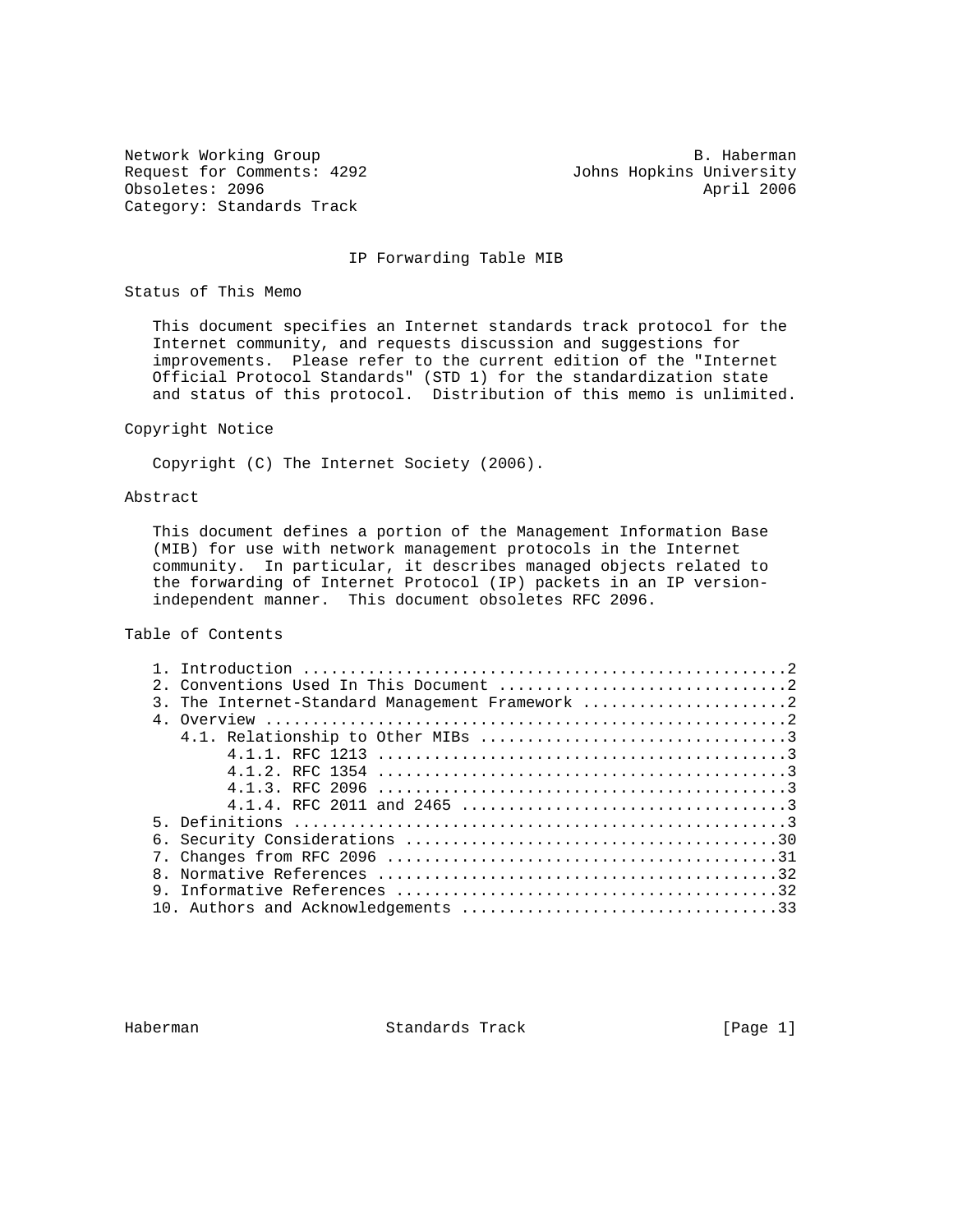## 1. Introduction

 This document defines a portion of the Management Information Base (MIB) for use in managing objects related to the forwarding of Internet Protocol (IP) packets in an IP version-independent manner.

 It should be noted that the MIB definition described herein does not support multiple instances based on the same address family type. However, it does support an instance of the MIB per address family.

2. Conventions Used In This Document

 The key words "MUST", "MUST NOT", "REQUIRED", "SHALL", "SHALL NOT", "SHOULD", "SHOULD NOT", "RECOMMENDED", "MAY", and "OPTIONAL" in this document are to be interpreted as described in RFC 2119 [RFC2119].

3. The Internet-Standard Management Framework

 For a detailed overview of the documents that describe the current Internet-Standard Management Framework, please refer to section 7 of RFC 3410 [RFC3410].

 Managed objects are accessed via a virtual information store, termed the Management Information Base or MIB. MIB objects are generally accessed through the Simple Network Management Protocol (SNMP). Objects in the MIB are defined using the mechanisms defined in the Structure of Management Information (SMI). This memo specifies a MIB module that is compliant to the SMIv2, which is described in STD 58, RFC 2578 [RFC2578], STD 58, RFC 2579 [RFC2579] and STD 58, RFC 2580 [RFC2580].

4. Overview

The MIB consists of one current table and two current global objects.

- 1. The object inetCidrRouteNumber indicates the number of current routes. This is primarily to avoid having to read the table in order to determine this number.
- 2. The object inetCidrRouteDiscards counts the number of valid routes that were discarded from inetCidrRouteTable for any reason. This object replaces the ipRoutingDiscards and ipv6DiscardedRoutes objects.
- 3. The inetCidrRouteTable provides the ability to display IP version-independent multipath CIDR routes.

Haberman **Standards Track** [Page 2]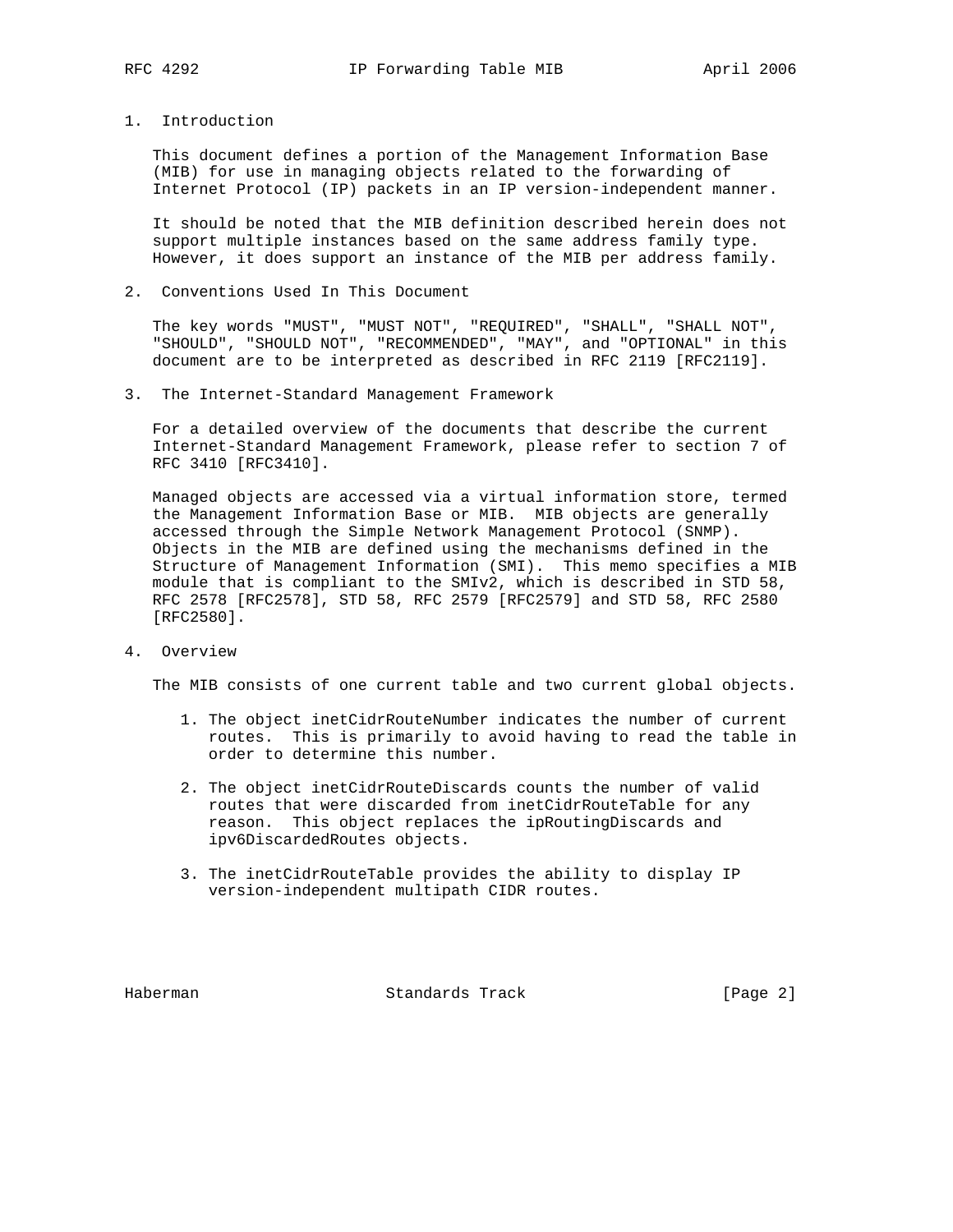## 4.1. Relationship to Other MIBs

 This MIB definition contains several deprecated and obsolete tables and objects. The following subsections describe the relationship between these objects and other MIB modules.

4.1.1. RFC 1213

 The ipRouteTable object was originally defined in RFC 1213 [RFC1213]. It was updated by ipForwardTable in RFC 1354 [RFC1354].

4.1.2. RFC 1354

 The ipForwardTable object replaced the ipRouteTable object from RFC 1213. It was in turn obsoleted by the ipCidrRouteTable defined in RFC 2096 [RFC2096].

 In addition, RFC 1354 introduced ipForwardNumber. This object reflects the number of entries found in ipForwardTable. It was obsoleted by ipCidrRouteNumber, defined in RFC 2096.

### 4.1.3. RFC 2096

 In RFC 2096, the ipCidrRouteTable and ipCidrRouteNumber were introduced. The ipCidrRouteTable object supports multipath IP routes having the same network number but differing network masks. The number of entries in that table is reflected in ipCidrRouteNumber. These objects are deprecated by the definitions contained in this MIB definition.

# 4.1.4. RFC 2011 and 2465

 RFC 2011 [RFC2011] contains the ipRoutingDiscards object, which counts the number of valid routes that have been removed from the ipCidrRouteTable object. The corresponding ipv6DiscardedRoutes object is defined in RFC 2465 [RFC2465]. These objects are deprecated in favor of the version-independent object inetCidrRouteDiscards defined in this MIB.

5. Definitions

IP-FORWARD-MIB DEFINITIONS ::= BEGIN

IMPORTS

 MODULE-IDENTITY, OBJECT-TYPE, IpAddress, Integer32, Gauge32, Counter32 FROM SNMPv2-SMI RowStatus FROM SNMPv2-TC

Haberman Standards Track [Page 3]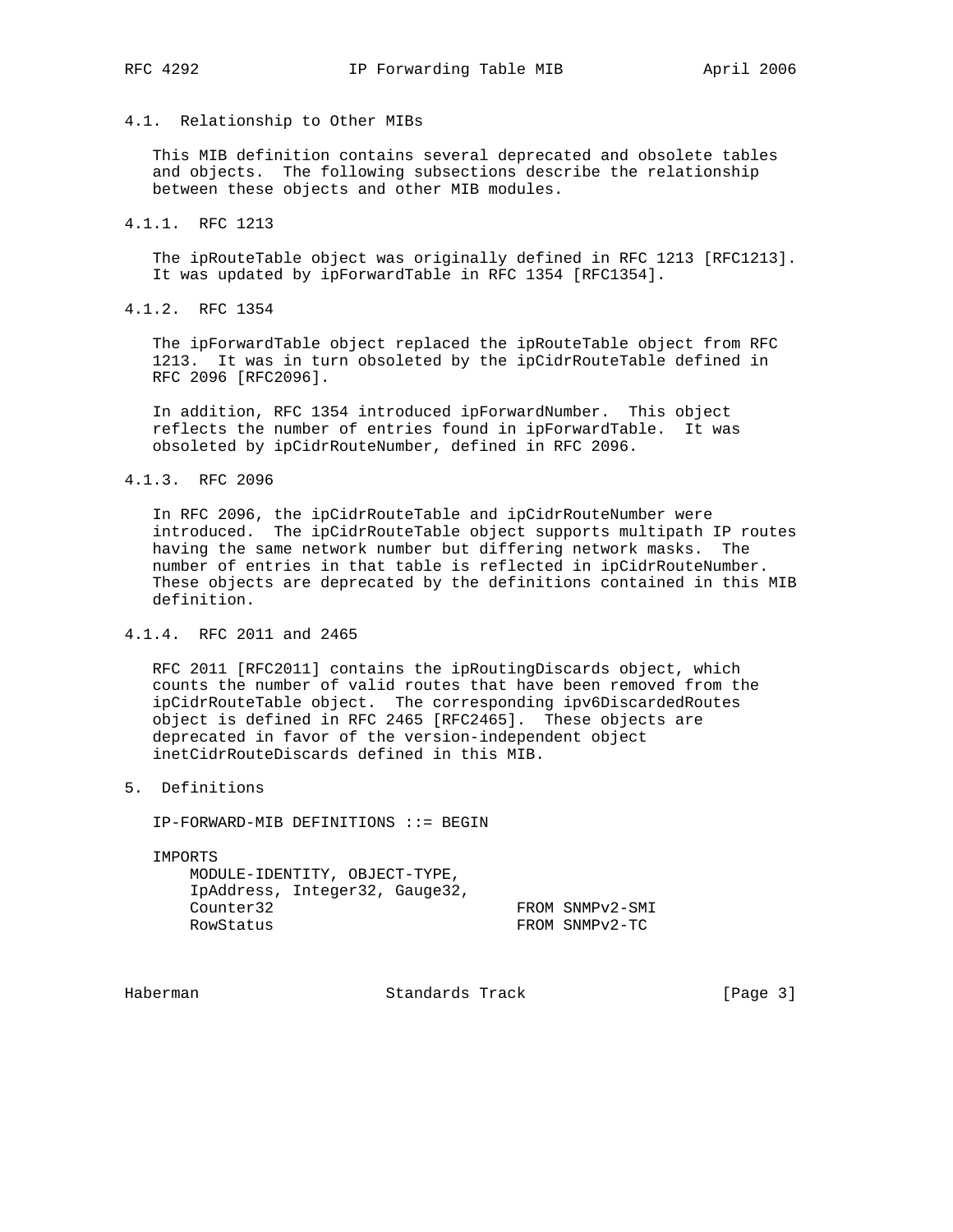MODULE-COMPLIANCE, OBJECT-GROUP FROM SNMPv2-CONF InterfaceIndexOrZero FROM IF-MIB ip FROM IP-MIB IANAipRouteProtocol FROM IANA-RTPROTO-MIB InetAddress, InetAddressType, InetAddressPrefixLength, InetAutonomousSystemNumber FROM INET-ADDRESS-MIB; ipForward MODULE-IDENTITY LAST-UPDATED "200602010000Z" ORGANIZATION "IETF IPv6 Working Group http://www.ietf.org/html.charters/ipv6-charter.html" CONTACT-INFO "Editor: Brian Haberman Johns Hopkins University - Applied Physics Laboratory Mailstop 17-S442 11100 Johns Hopkins Road Laurel MD, 20723-6099 USA Phone: +1-443-778-1319 Email: brian@innovationslab.net Send comments to <ipv6@ietf.org>" DESCRIPTION "The MIB module for the management of CIDR multipath IP Routes. Copyright (C) The Internet Society (2006). This version of this MIB module is a part of RFC 4292; see the RFC itself for full legal notices." REVISION "200602010000Z" DESCRIPTION "IPv4/v6 version-independent revision. Minimal changes were made to the original RFC 2096 MIB to allow easy upgrade of existing IPv4 implementations to the version-independent MIB. These changes include: Adding inetCidrRouteDiscards as a replacement for the deprecated ipRoutingDiscards and ipv6DiscardedRoutes objects. Adding a new conformance statement to support the implementation of the IP Forwarding MIB in a read-only mode.

Haberman **Standards Track Example 2** (Page 4)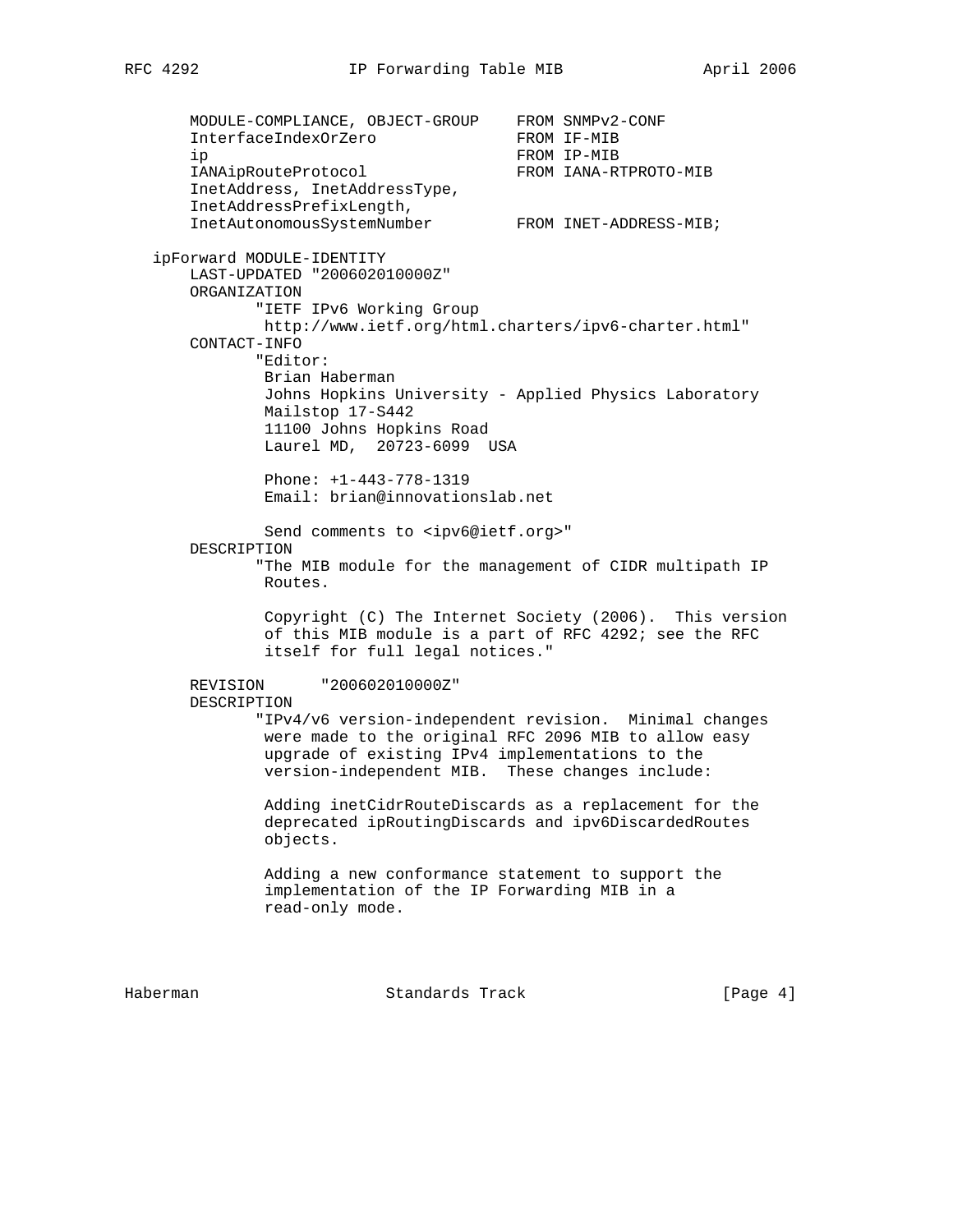```
 The inetCidrRouteTable replaces the IPv4-specific
             ipCidrRouteTable, its related objects, and related
             conformance statements.
             Published as RFC 4292."
    REVISION "199609190000Z"
    DESCRIPTION
            "Revised to support CIDR routes.
            Published as RFC 2096."
    REVISION "199207022156Z"
    DESCRIPTION
           "Initial version, published as RFC 1354."
    ::= \{ \text{ip } 24 \} inetCidrRouteNumber OBJECT-TYPE
    SYNTAX Gauge32
    MAX-ACCESS read-only
    STATUS current
    DESCRIPTION
           "The number of current inetCidrRouteTable entries that
            are not invalid."
::= { ipForward 6 }
 inetCidrRouteDiscards OBJECT-TYPE
    SYNTAX Counter32
    MAX-ACCESS read-only
    STATUS current
    DESCRIPTION
            "The number of valid route entries discarded from the
            inetCidrRouteTable. Discarded route entries do not
             appear in the inetCidrRouteTable. One possible reason
             for discarding an entry would be to free-up buffer space
            for other route table entries."
    ::= { ipForward 8 }
 -- Inet CIDR Route Table
 -- The Inet CIDR Route Table deprecates and replaces the
 -- ipCidrRoute Table currently in the IP Forwarding Table MIB.
 -- It adds IP protocol independence.
 inetCidrRouteTable OBJECT-TYPE
    SYNTAX SEQUENCE OF InetCidrRouteEntry
    MAX-ACCESS not-accessible
    STATUS current
    DESCRIPTION
```
Haberman **Standards Track** [Page 5]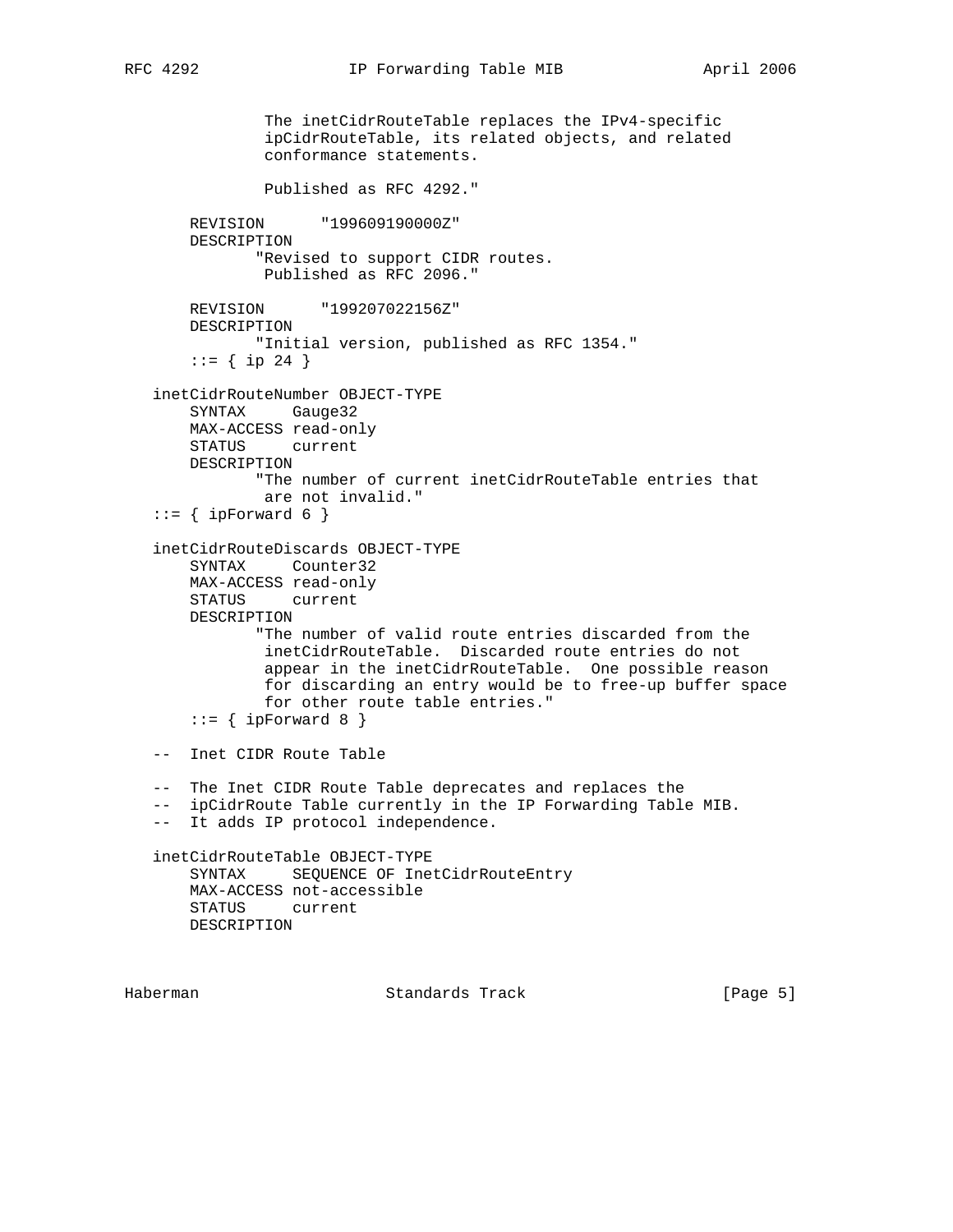```
 "This entity's IP Routing table."
      REFERENCE
             "RFC 1213 Section 6.6, The IP Group"
      ::= { ipForward 7 }
   inetCidrRouteEntry OBJECT-TYPE
       SYNTAX InetCidrRouteEntry
      MAX-ACCESS not-accessible
      STATUS current
      DESCRIPTION
             "A particular route to a particular destination, under a
             particular policy (as reflected in the
              inetCidrRoutePolicy object).
              Dynamically created rows will survive an agent reboot.
              Implementers need to be aware that if the total number
              of elements (octets or sub-identifiers) in
              inetCidrRouteDest, inetCidrRoutePolicy, and
              inetCidrRouteNextHop exceeds 111, then OIDs of column
              instances in this table will have more than 128 sub-
              identifiers and cannot be accessed using SNMPv1,
              SNMPv2c, or SNMPv3."
       INDEX {
          inetCidrRouteDestType,
          inetCidrRouteDest,
          inetCidrRoutePfxLen,
          inetCidrRoutePolicy,
          inetCidrRouteNextHopType,
          inetCidrRouteNextHop
 }
       ::= { inetCidrRouteTable 1 }
   InetCidrRouteEntry ::= SEQUENCE {
 inetCidrRouteDestType InetAddressType,
inetCidrRouteDest TnetAddress,
 inetCidrRoutePfxLen InetAddressPrefixLength,
 inetCidrRoutePolicy OBJECT IDENTIFIER,
 inetCidrRouteNextHopType InetAddressType,
 inetCidrRouteNextHop InetAddress,
 inetCidrRouteIfIndex InterfaceIndexOrZero,
 inetCidrRouteType INTEGER,
inetCidrRouteProto    IANAipRouteProtocol,
inetCidrRouteAge Gauge32,
 inetCidrRouteNextHopAS InetAutonomousSystemNumber,
inetCidrRouteMetric1 1nteger32,
 inetCidrRouteMetric2 Integer32,
 inetCidrRouteMetric3 Integer32,
```
Haberman **Standards Track** [Page 6]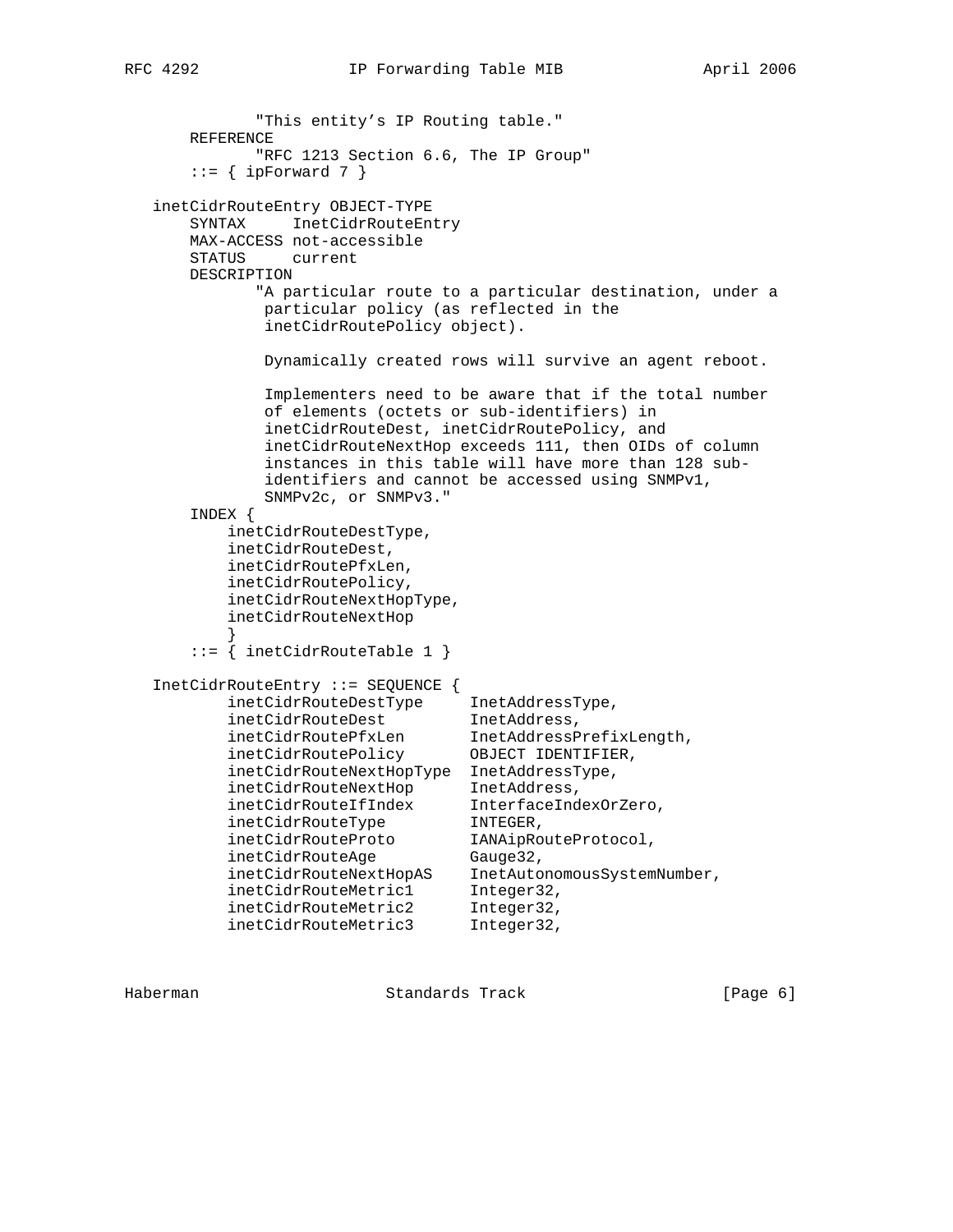inetCidrRouteMetric4 Integer32, inetCidrRouteMetric5 Integer32, inetCidrRouteStatus RowStatus } inetCidrRouteDestType OBJECT-TYPE SYNTAX InetAddressType MAX-ACCESS not-accessible STATUS current DESCRIPTION "The type of the inetCidrRouteDest address, as defined in the InetAddress MIB. Only those address types that may appear in an actual routing table are allowed as values of this object." REFERENCE "RFC 4001" ::= { inetCidrRouteEntry 1 } inetCidrRouteDest OBJECT-TYPE SYNTAX InetAddress MAX-ACCESS not-accessible STATUS current DESCRIPTION "The destination IP address of this route. The type of this address is determined by the value of the inetCidrRouteDestType object. The values for the index objects inetCidrRouteDest and inetCidrRoutePfxLen must be consistent. When the value of inetCidrRouteDest (excluding the zone index, if one is present) is x, then the bitwise logical-AND of x with the value of the mask formed from the corresponding index object inetCidrRoutePfxLen MUST be equal to x. If not, then the index pair is not consistent and an inconsistentName error must be returned on SET or CREATE requests." ::= { inetCidrRouteEntry 2 } inetCidrRoutePfxLen OBJECT-TYPE SYNTAX InetAddressPrefixLength MAX-ACCESS not-accessible STATUS current DESCRIPTION "Indicates the number of leading one bits that form the mask to be logical-ANDed with the destination address before being compared to the value in the

Haberman **Standards Track** [Page 7]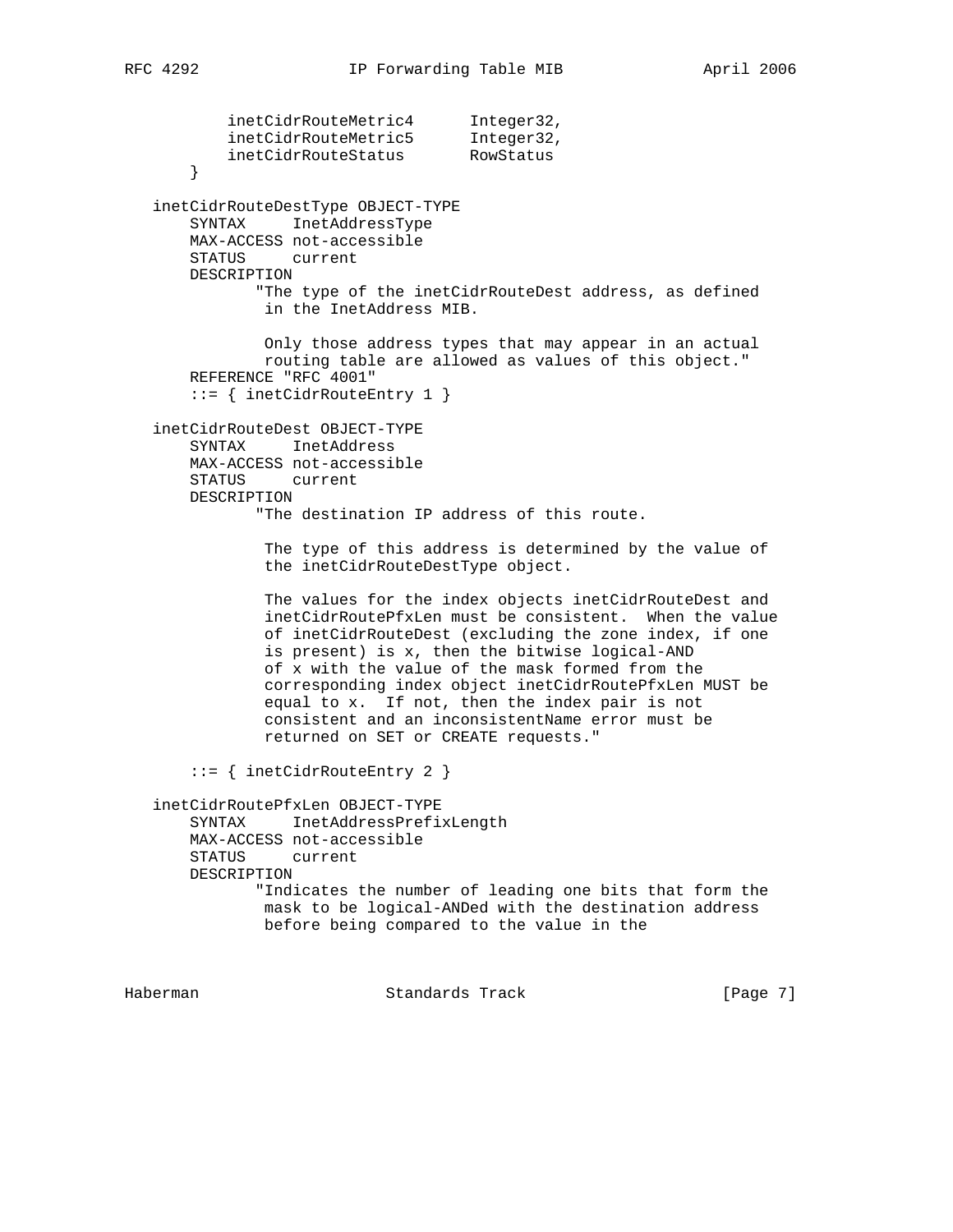inetCidrRouteDest field.

 The values for the index objects inetCidrRouteDest and inetCidrRoutePfxLen must be consistent. When the value of inetCidrRouteDest (excluding the zone index, if one is present) is x, then the bitwise logical-AND of x with the value of the mask formed from the corresponding index object inetCidrRoutePfxLen MUST be equal to x. If not, then the index pair is not consistent and an inconsistentName error must be returned on SET or CREATE requests." ::= { inetCidrRouteEntry 3 } inetCidrRoutePolicy OBJECT-TYPE SYNTAX OBJECT IDENTIFIER MAX-ACCESS not-accessible STATUS current DESCRIPTION "This object is an opaque object without any defined semantics. Its purpose is to serve as an additional index that may delineate between multiple entries to the same destination. The value  $\{ 0 0 \}$  shall be used as the default value for this object." ::= { inetCidrRouteEntry 4 } inetCidrRouteNextHopType OBJECT-TYPE SYNTAX InetAddressType MAX-ACCESS not-accessible STATUS current DESCRIPTION "The type of the inetCidrRouteNextHop address, as defined in the InetAddress MIB. Value should be set to unknown(0) for non-remote routes. Only those address types that may appear in an actual routing table are allowed as values of this object." REFERENCE "RFC 4001" ::= { inetCidrRouteEntry 5 } inetCidrRouteNextHop OBJECT-TYPE SYNTAX InetAddress MAX-ACCESS not-accessible STATUS current DESCRIPTION "On remote routes, the address of the next system en

Haberman **Standards Track Example 2** (Page 8)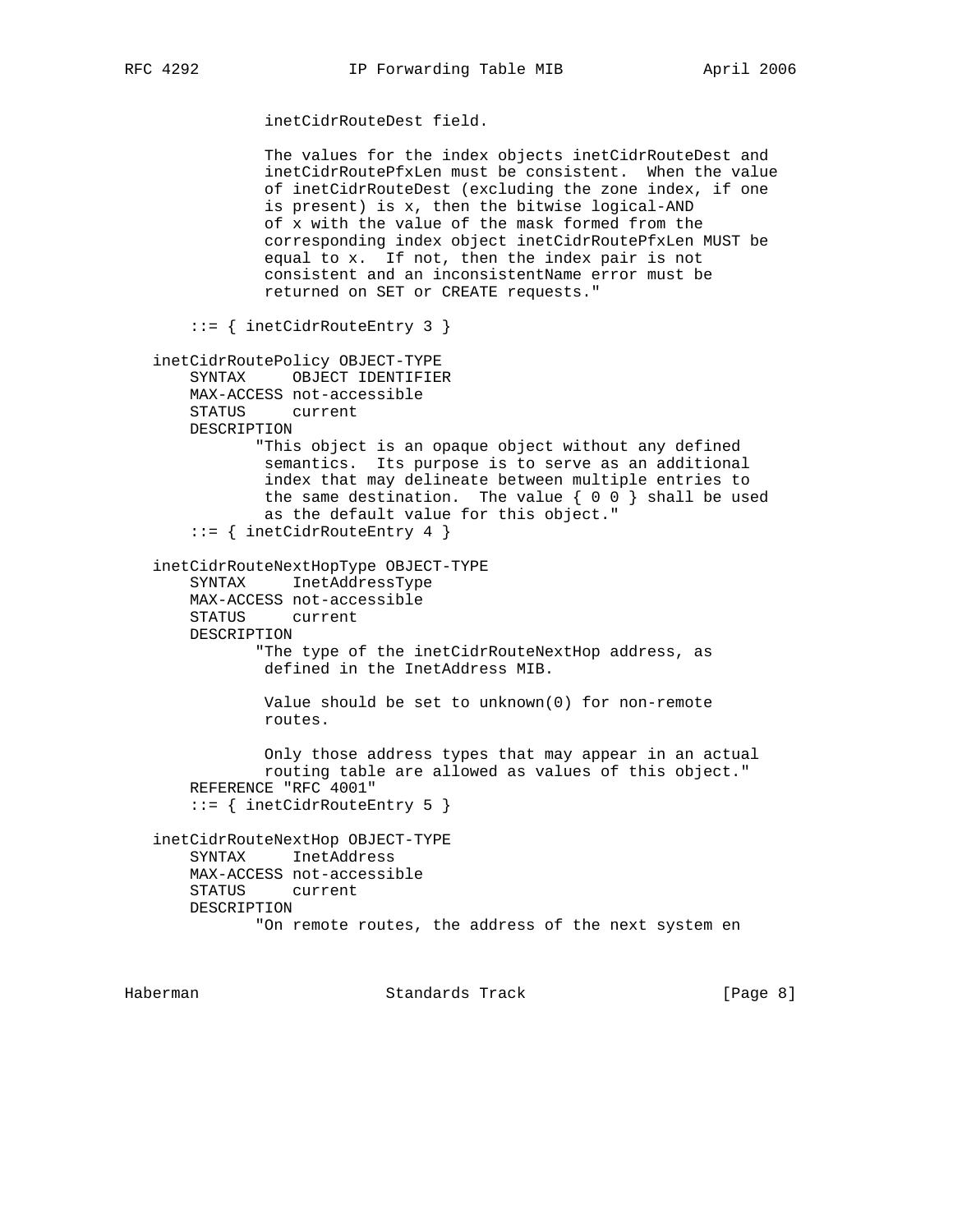```
 route. For non-remote routes, a zero length string.
               The type of this address is determined by the value of
               the inetCidrRouteNextHopType object."
       ::= { inetCidrRouteEntry 6 }
   inetCidrRouteIfIndex OBJECT-TYPE
       SYNTAX InterfaceIndexOrZero
       MAX-ACCESS read-create
       STATUS current
       DESCRIPTION
              "The ifIndex value that identifies the local interface
               through which the next hop of this route should be
               reached. A value of 0 is valid and represents the
               scenario where no interface is specified."
       ::= { inetCidrRouteEntry 7 }
   inetCidrRouteType OBJECT-TYPE
       SYNTAX INTEGER {
                  other (1), -- not specified by this MIB
                  reject (2), -- route that discards traffic and
                                 -- returns ICMP notification
                   local (3), -- local interface
                  remote (4), -- remote destination
                   blackhole(5) -- route that discards traffic
                                 -- silently
 }
       MAX-ACCESS read-create
       STATUS current
       DESCRIPTION
              "The type of route. Note that local(3) refers to a
               route for which the next hop is the final destination;
               remote(4) refers to a route for which the next hop is
               not the final destination.
               Routes that do not result in traffic forwarding or
               rejection should not be displayed, even if the
               implementation keeps them stored internally.
               reject(2) refers to a route that, if matched, discards
               the message as unreachable and returns a notification
               (e.g., ICMP error) to the message sender. This is used
               in some protocols as a means of correctly aggregating
               routes.
               blackhole(5) refers to a route that, if matched,
               discards the message silently."
       ::= { inetCidrRouteEntry 8 }
```
Haberman Standards Track [Page 9]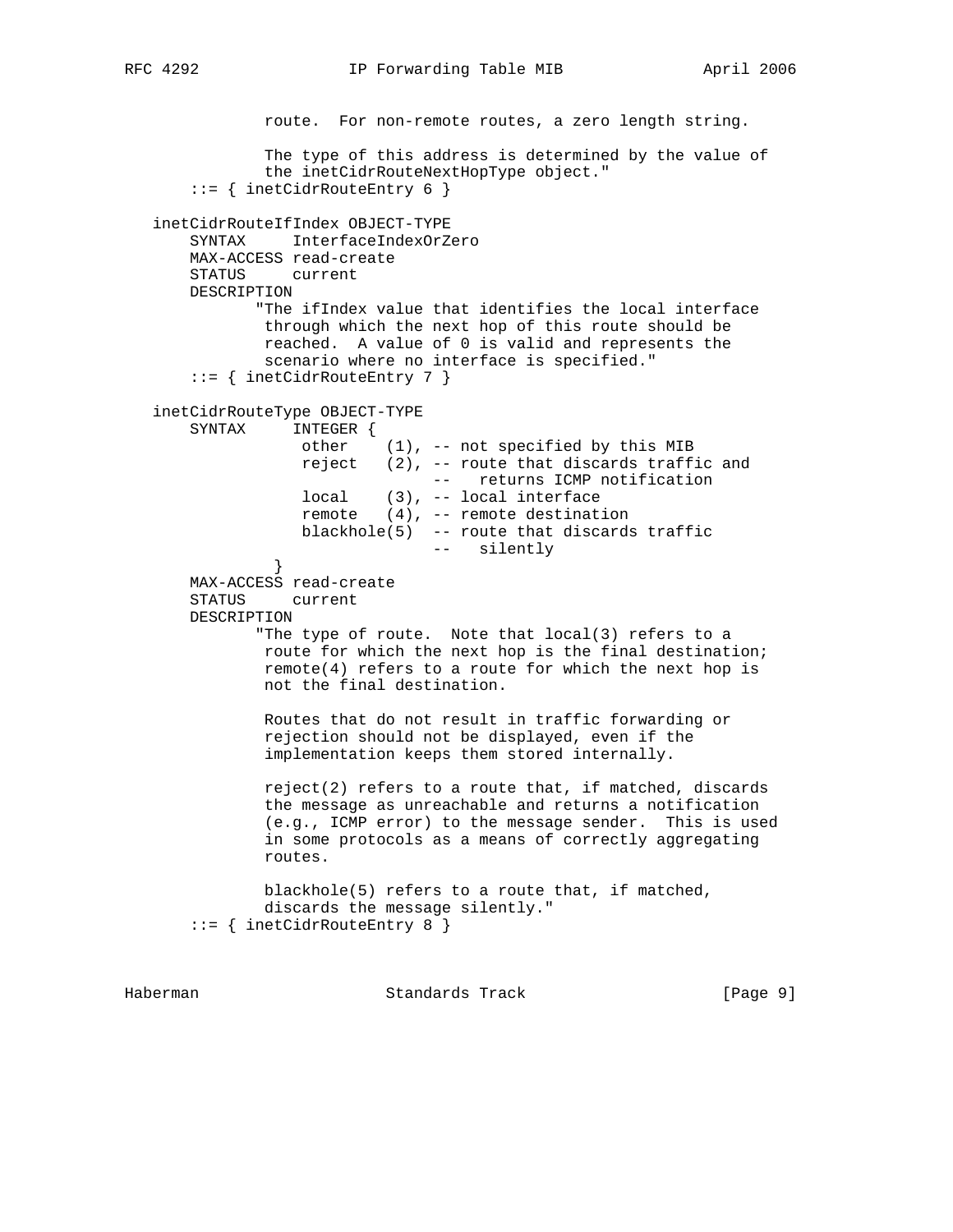```
 inetCidrRouteProto OBJECT-TYPE
     SYNTAX IANAipRouteProtocol
    MAX-ACCESS read-only
    STATUS current
    DESCRIPTION
            "The routing mechanism via which this route was learned.
            Inclusion of values for gateway routing protocols is
            not intended to imply that hosts should support those
            protocols."
     ::= { inetCidrRouteEntry 9 }
 inetCidrRouteAge OBJECT-TYPE
    SYNTAX Gauge32
    MAX-ACCESS read-only
    STATUS current
    DESCRIPTION
            "The number of seconds since this route was last updated
            or otherwise determined to be correct. Note that no
             semantics of 'too old' can be implied, except through
            knowledge of the routing protocol by which the route
             was learned."
     ::= { inetCidrRouteEntry 10 }
 inetCidrRouteNextHopAS OBJECT-TYPE
     SYNTAX InetAutonomousSystemNumber
    MAX-ACCESS read-create
    STATUS current
    DESCRIPTION
            "The Autonomous System Number of the Next Hop. The
            semantics of this object are determined by the routing-
            protocol specified in the route's inetCidrRouteProto
            value. When this object is unknown or not relevant, its
            value should be set to zero."
   DEFVAL { 0 }
     ::= { inetCidrRouteEntry 11 }
 inetCidrRouteMetric1 OBJECT-TYPE
    SYNTAX Integer32
    MAX-ACCESS read-create
    STATUS current
    DESCRIPTION
           "The primary routing metric for this route. The
            semantics of this metric are determined by the routing-
            protocol specified in the route's inetCidrRouteProto
            value. If this metric is not used, its value should be
            set to -1."
   DEFVAL \{-1\}
```
Haberman Standards Track [Page 10]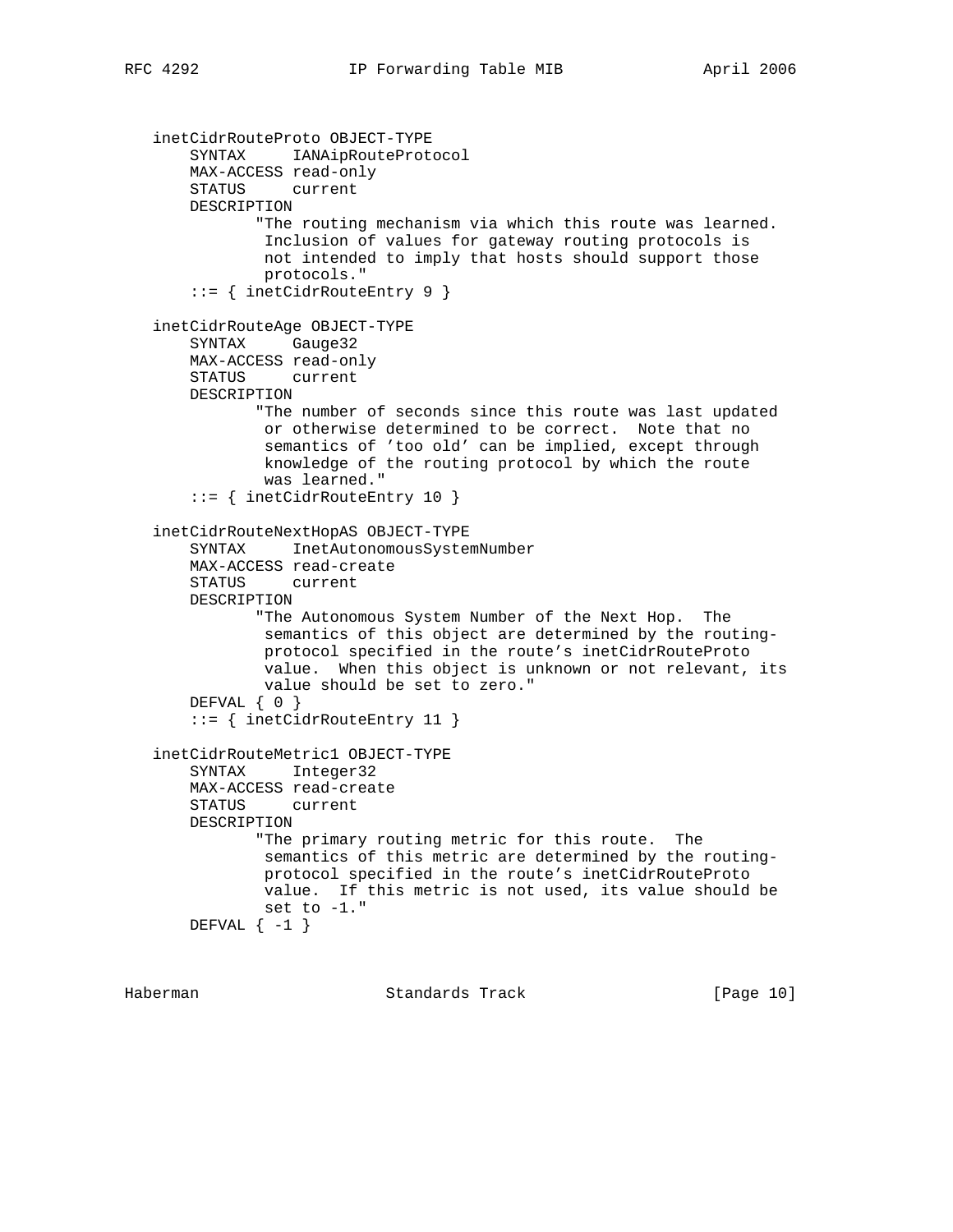```
 ::= { inetCidrRouteEntry 12 }
 inetCidrRouteMetric2 OBJECT-TYPE
    SYNTAX Integer32
    MAX-ACCESS read-create
    STATUS current
    DESCRIPTION
           "An alternate routing metric for this route. The
            semantics of this metric are determined by the routing-
            protocol specified in the route's inetCidrRouteProto
            value. If this metric is not used, its value should be
            set to -1."
   DEFVAL \{-1\} ::= { inetCidrRouteEntry 13 }
 inetCidrRouteMetric3 OBJECT-TYPE
    SYNTAX Integer32
    MAX-ACCESS read-create
    STATUS current
    DESCRIPTION
           "An alternate routing metric for this route. The
            semantics of this metric are determined by the routing-
            protocol specified in the route's inetCidrRouteProto
            value. If this metric is not used, its value should be
            set to -1."
   DEFVAL \{-1\} ::= { inetCidrRouteEntry 14 }
 inetCidrRouteMetric4 OBJECT-TYPE
    SYNTAX Integer32
    MAX-ACCESS read-create
    STATUS current
    DESCRIPTION
           "An alternate routing metric for this route. The
            semantics of this metric are determined by the routing-
            protocol specified in the route's inetCidrRouteProto
            value. If this metric is not used, its value should be
            set to -1."
   DEFVAL \{-1\} ::= { inetCidrRouteEntry 15 }
 inetCidrRouteMetric5 OBJECT-TYPE
    SYNTAX Integer32
    MAX-ACCESS read-create
    STATUS current
    DESCRIPTION
           "An alternate routing metric for this route. The
            semantics of this metric are determined by the routing-
```
Haberman Standards Track [Page 11]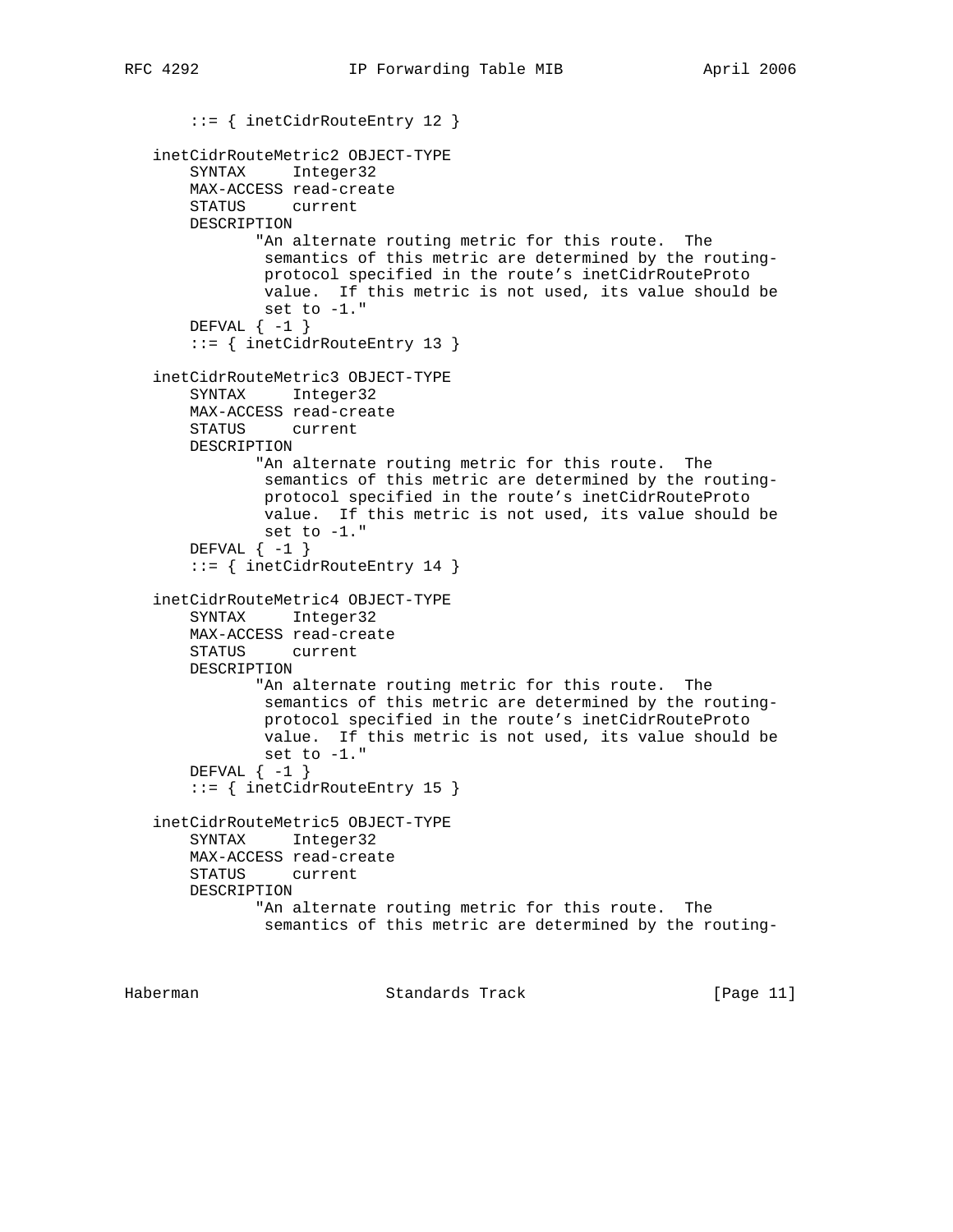```
 protocol specified in the route's inetCidrRouteProto
            value. If this metric is not used, its value should be
            set to -1."
   DEFVAL \{-1\} ::= { inetCidrRouteEntry 16 }
 inetCidrRouteStatus OBJECT-TYPE
    SYNTAX RowStatus
    MAX-ACCESS read-create
    STATUS current
    DESCRIPTION
           "The row status variable, used according to row
            installation and removal conventions.
            A row entry cannot be modified when the status is
            marked as active(1)."
     ::= { inetCidrRouteEntry 17 }
 -- Conformance information
 ipForwardConformance
     OBJECT IDENTIFIER ::= { ipForward 5 }
 ipForwardGroups
     OBJECT IDENTIFIER ::= { ipForwardConformance 1 }
 ipForwardCompliances
     OBJECT IDENTIFIER ::= { ipForwardConformance 2 }
 -- Compliance statements
 ipForwardFullCompliance MODULE-COMPLIANCE
    STATUS current
    DESCRIPTION
            "When this MIB is implemented for read-create, the
            implementation can claim full compliance.
            There are a number of INDEX objects that cannot be
            represented in the form of OBJECT clauses in SMIv2,
            but for which there are compliance requirements,
            expressed in OBJECT clause form in this description:
            -- OBJECT inetCidrRouteDestType
           -- SYNTAX InetAddressType (ipv4(1), ipv6(2),
           - ipv4z(3), ipv6z(4))
            -- DESCRIPTION
            -- This MIB requires support for global and
            -- non-global ipv4 and ipv6 addresses.
```
Haberman Standards Track [Page 12]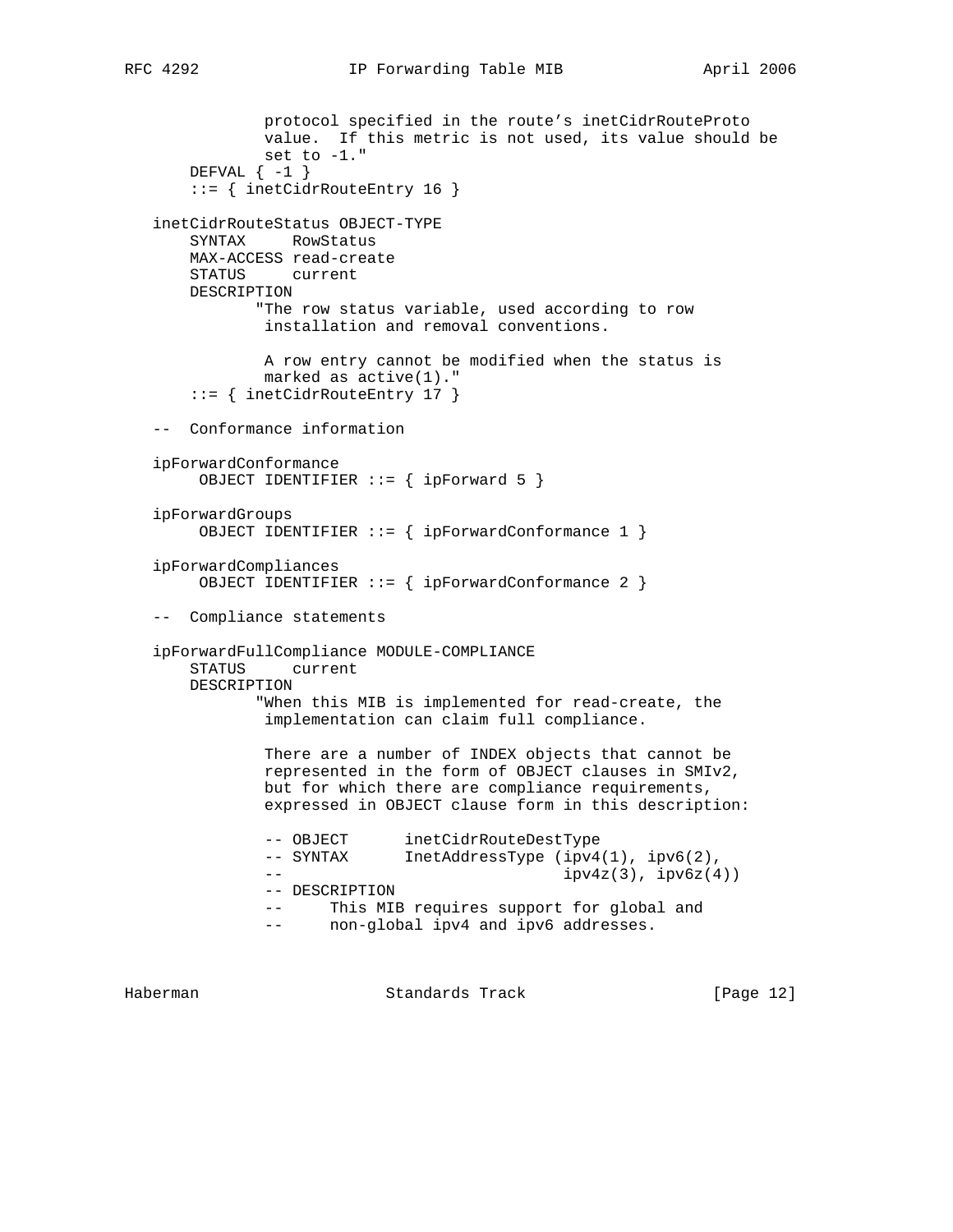--

-- OBJECT inetCidrRouteDest -- SYNTAX InetAddress (SIZE (4 | 8 | 16 | 20)) -- DESCRIPTION -- This MIB requires support for global and -- non-global IPv4 and IPv6 addresses. -- -- OBJECT inetCidrRouteNextHopType -- SYNTAX InetAddressType (unknown(0), ipv4(1),  $i = -1$  ipv6(2),  $i = 1$  ipv4z(3)  $-$  ipv6z(4)) -- DESCRIPTION -- This MIB requires support for global and -- non-global ipv4 and ipv6 addresses. -- -- OBJECT inetCidrRouteNextHop -- SYNTAX InetAddress (SIZE (0 | 4 | 8 | 16 | 20)) -- DESCRIPTION -- This MIB requires support for global and -- non-global IPv4 and IPv6 addresses. " MODULE -- this module MANDATORY-GROUPS { inetForwardCidrRouteGroup } OBJECT inetCidrRouteStatus SYNTAX RowStatus { active(1), notInService (2) } WRITE-SYNTAX RowStatus { active(1), notInService (2), createAndGo(4), destroy(6) } DESCRIPTION "Support for createAndWait is not required." ::= { ipForwardCompliances 3 } ipForwardReadOnlyCompliance MODULE-COMPLIANCE STATUS current DESCRIPTION "When this MIB is implemented without support for read create (i.e., in read-only mode), the implementation can claim read-only compliance." MODULE -- this module MANDATORY-GROUPS { inetForwardCidrRouteGroup } OBJECT inetCidrRouteIfIndex MIN-ACCESS read-only DESCRIPTION "Write access is not required." OBJECT inetCidrRouteType

Haberman Standards Track [Page 13]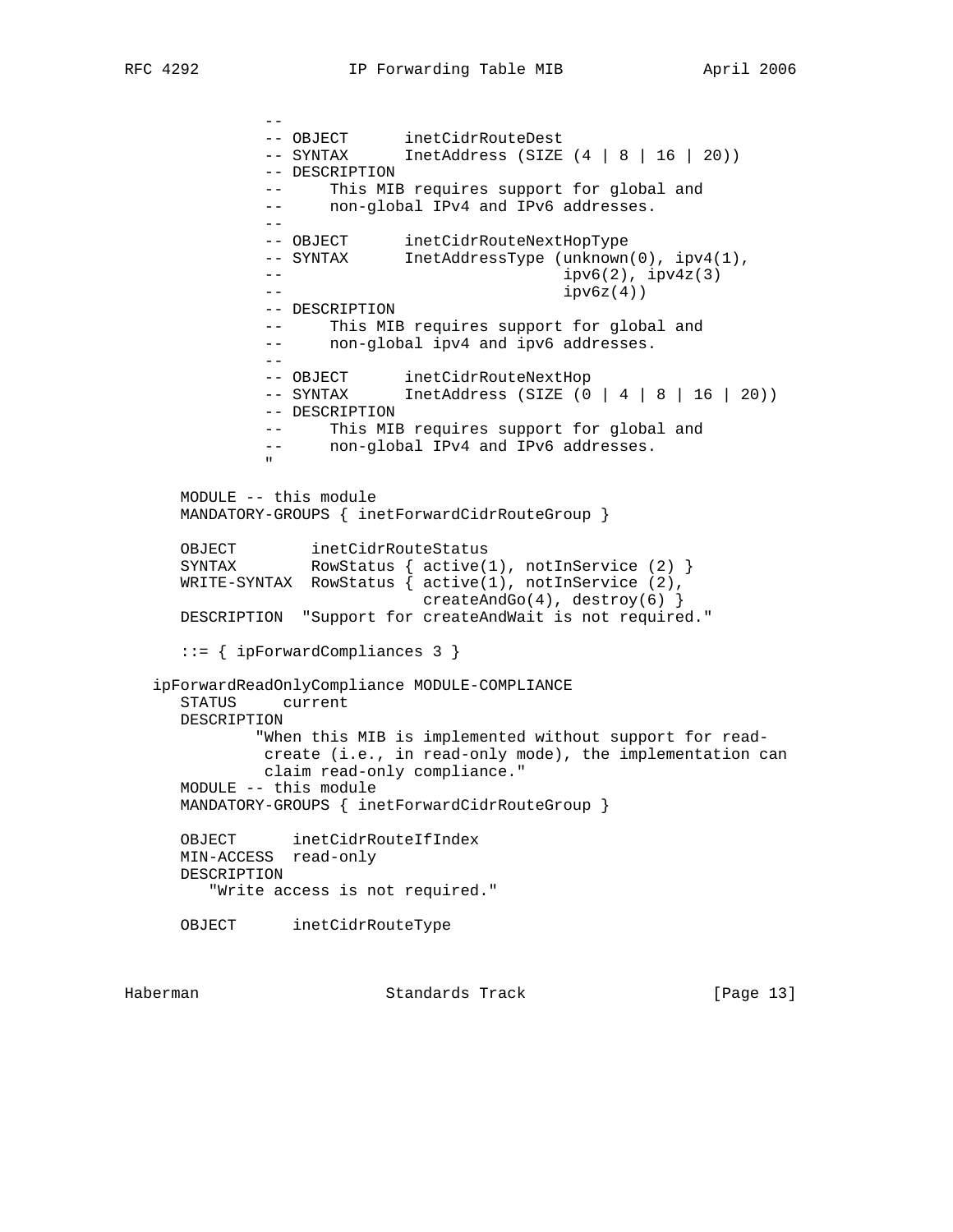```
 MIN-ACCESS read-only
      DESCRIPTION
          "Write access is not required."
 OBJECT inetCidrRouteNextHopAS
 MIN-ACCESS read-only
      DESCRIPTION
         "Write access is not required."
      OBJECT inetCidrRouteMetric1
      MIN-ACCESS read-only
      DESCRIPTION
         "Write access is not required."
      OBJECT inetCidrRouteMetric2
      MIN-ACCESS read-only
      DESCRIPTION
         "Write access is not required."
      OBJECT inetCidrRouteMetric3
      MIN-ACCESS read-only
      DESCRIPTION
          "Write access is not required."
      OBJECT inetCidrRouteMetric4
      MIN-ACCESS read-only
      DESCRIPTION
          "Write access is not required."
      OBJECT inetCidrRouteMetric5
      MIN-ACCESS read-only
      DESCRIPTION
         "Write access is not required."
     OBJECT inetCidrRouteStatus<br>SYNTAX RowStatus { active(1)
                RowStatus \{ active(1) \} MIN-ACCESS read-only
      DESCRIPTION
         "Write access is not required."
      ::= { ipForwardCompliances 4 }
   -- units of conformance
   inetForwardCidrRouteGroup OBJECT-GROUP
       OBJECTS { inetCidrRouteDiscards,
                  inetCidrRouteIfIndex, inetCidrRouteType,
                  inetCidrRouteProto, inetCidrRouteAge,
```
Haberman Standards Track [Page 14]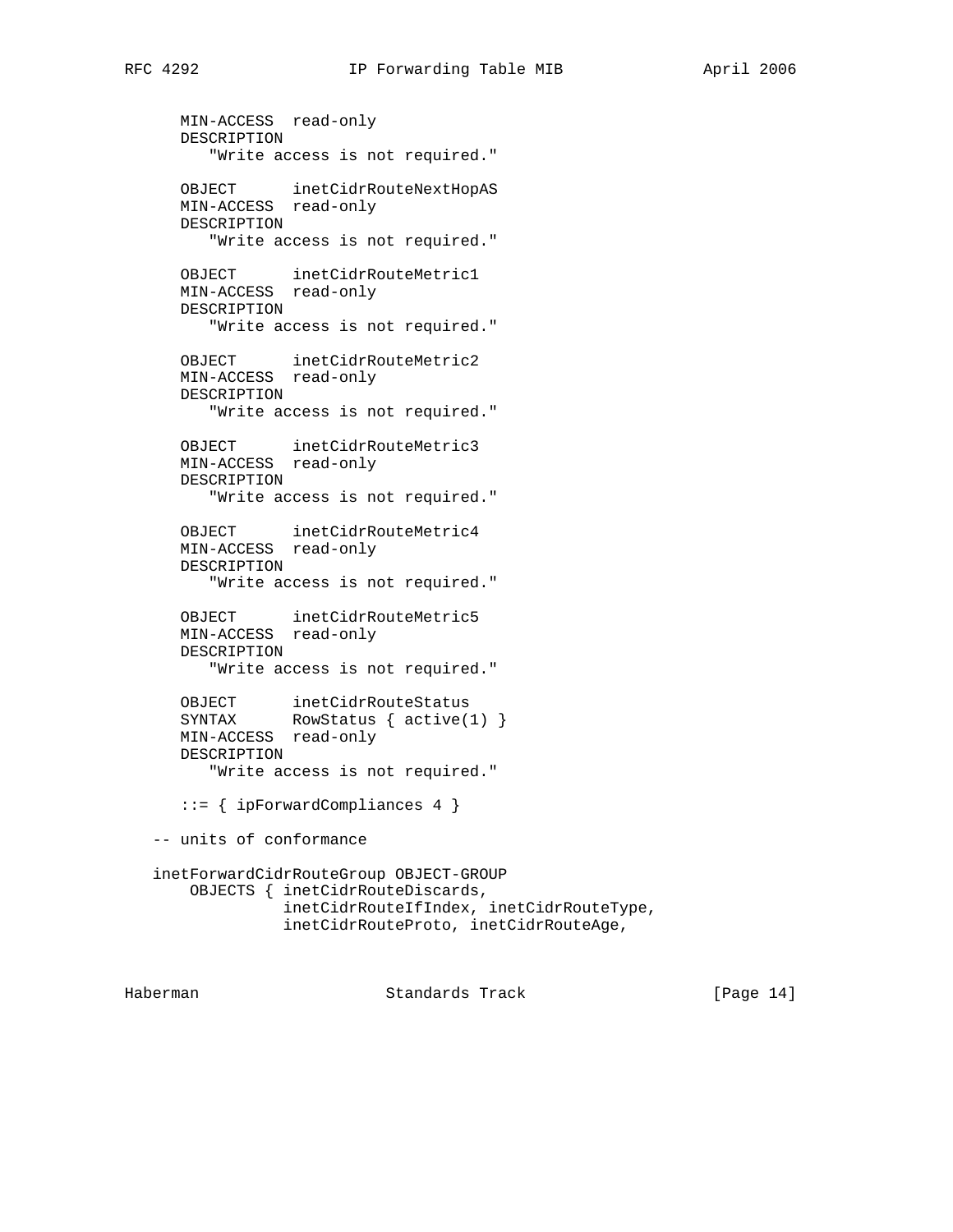```
 inetCidrRouteNextHopAS, inetCidrRouteMetric1,
 inetCidrRouteMetric2, inetCidrRouteMetric3,
 inetCidrRouteMetric4, inetCidrRouteMetric5,
                 inetCidrRouteStatus, inetCidrRouteNumber
 }
       STATUS current
       DESCRIPTION
              "The IP version-independent CIDR Route Table."
      ::= { ipForwardGroups 4 }
   -- Deprecated Objects
   ipCidrRouteNumber OBJECT-TYPE
       SYNTAX Gauge32
       MAX-ACCESS read-only
       STATUS deprecated
       DESCRIPTION
              "The number of current ipCidrRouteTable entries that are
               not invalid. This object is deprecated in favor of
               inetCidrRouteNumber and the inetCidrRouteTable."
      ::= { ipForward 3 }
   -- IP CIDR Route Table
   -- The IP CIDR Route Table obsoletes and replaces the ipRoute
   -- Table current in MIB-I and MIB-II and the IP Forwarding Table.
  -- It adds knowledge of the autonomous system of the next hop,
   -- multiple next hops, policy routing, and Classless
   -- Inter-Domain Routing.
   ipCidrRouteTable OBJECT-TYPE
       SYNTAX SEQUENCE OF IpCidrRouteEntry
       MAX-ACCESS not-accessible
       STATUS deprecated
       DESCRIPTION
              "This entity's IP Routing table. This table has been
               deprecated in favor of the IP version neutral
               inetCidrRouteTable."
       REFERENCE
              "RFC 1213 Section 6.6, The IP Group"
      ::= \{ ipForward 4 \} ipCidrRouteEntry OBJECT-TYPE
       SYNTAX IpCidrRouteEntry
       MAX-ACCESS not-accessible
       STATUS deprecated
       DESCRIPTION
              "A particular route to a particular destination, under a
```
Haberman Standards Track [Page 15]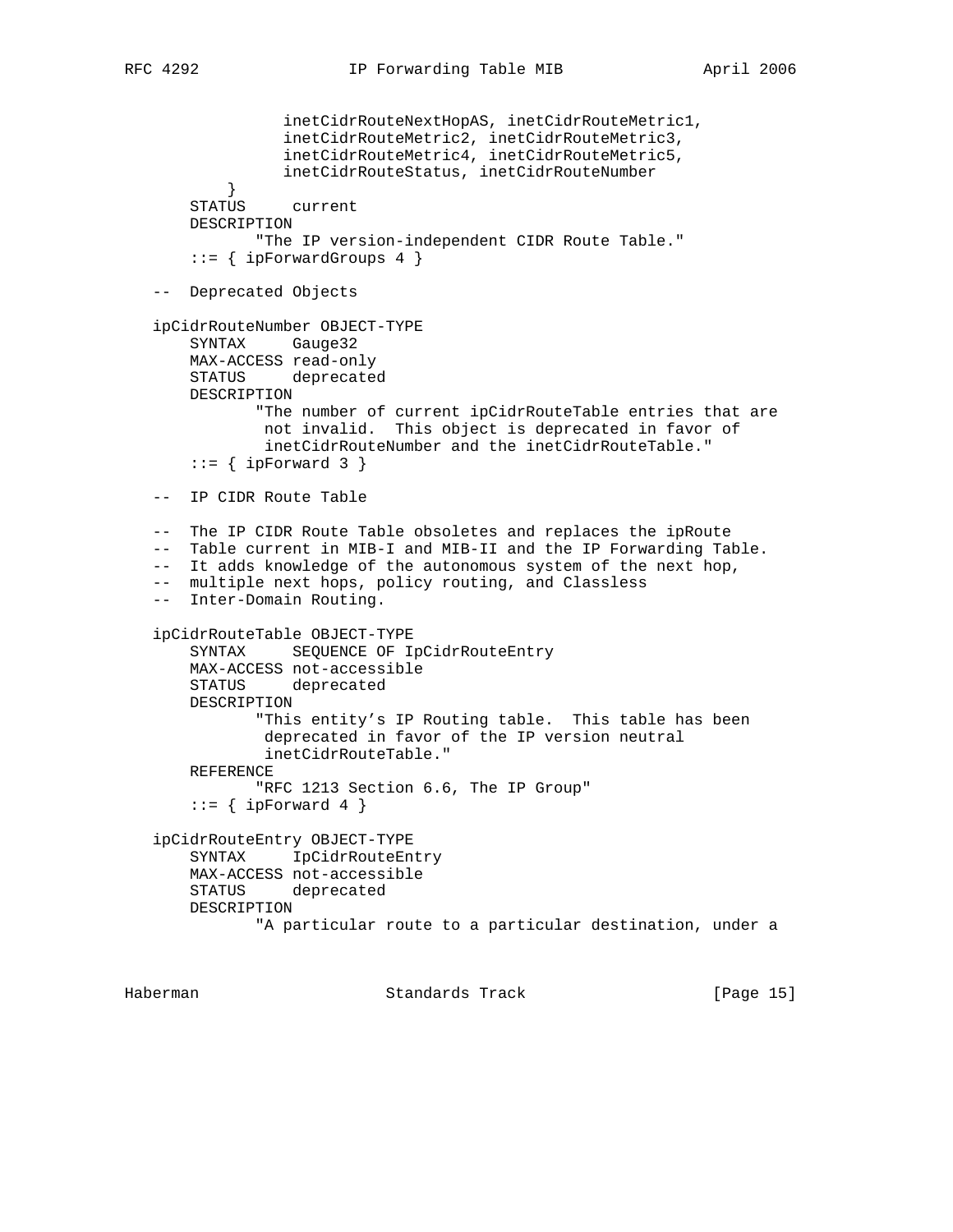particular policy." INDEX { ipCidrRouteDest, ipCidrRouteMask, ipCidrRouteTos, ipCidrRouteNextHop } ::= { ipCidrRouteTable 1 } IpCidrRouteEntry ::= SEQUENCE { ipCidrRouteDest IpAddress, ipCidrRouteMask IpAddress, ipCidrRouteTos Integer32, ipCidrRouteNextHop IpAddress, ipCidrRouteIfIndex Integer32, ipCidrRouteType INTEGER, ipCidrRouteProto INTEGER, ipCidrRouteAge Integer32, ipCidrRouteInfo OBJECT IDENTIFIER, ipCidrRouteNextHopAS Integer32, ipCidrRouteMetric1 Integer32, ipCidrRouteMetric2 Integer32, ipCidrRouteMetric3 Integer32, ipCidrRouteMetric4 Integer32, ipCidrRouteMetric5 Integer32, ipCidrRouteStatus RowStatus } ipCidrRouteDest OBJECT-TYPE SYNTAX IpAddress MAX-ACCESS read-only STATUS deprecated DESCRIPTION "The destination IP address of this route. This object may not take a Multicast (Class D) address value. Any assignment (implicit or otherwise) of an instance of this object to a value x must be rejected if the bitwise logical-AND of x with the value of the corresponding instance of the ipCidrRouteMask object is not equal to x." ::= { ipCidrRouteEntry 1 } ipCidrRouteMask OBJECT-TYPE SYNTAX IpAddress MAX-ACCESS read-only

Haberman Standards Track [Page 16]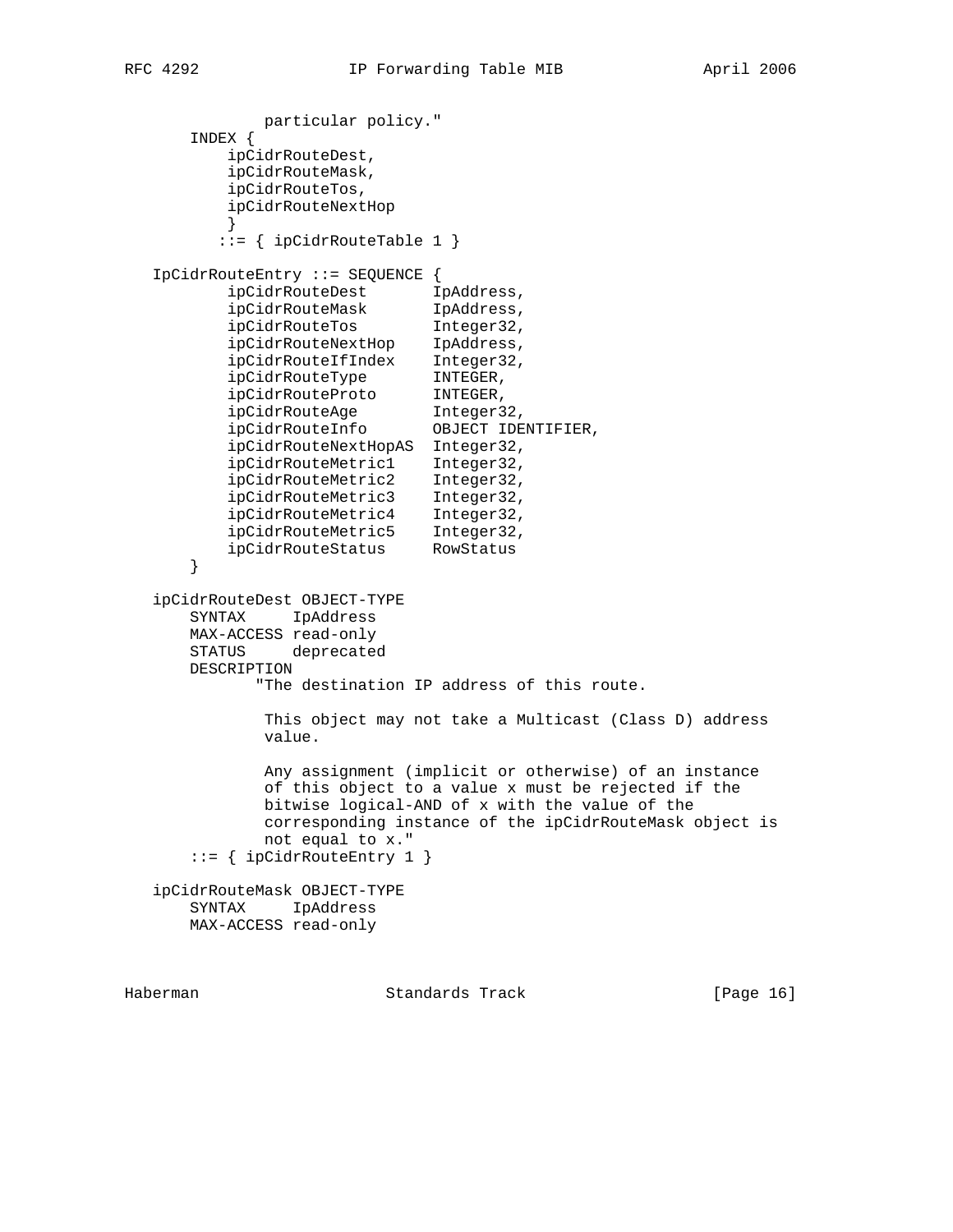```
 STATUS deprecated
      DESCRIPTION
            "Indicate the mask to be logical-ANDed with the
             destination address before being compared to the value
             in the ipCidrRouteDest field. For those systems that
             do not support arbitrary subnet masks, an agent
             constructs the value of the ipCidrRouteMask by
             reference to the IP Address Class.
             Any assignment (implicit or otherwise) of an instance
             of this object to a value x must be rejected if the
             bitwise logical-AND of x with the value of the
             corresponding instance of the ipCidrRouteDest object is
             not equal to ipCidrRouteDest."
      ::= { ipCidrRouteEntry 2 }
   -- The following convention is included for specification
   -- of TOS Field contents. At this time, the Host Requirements
   -- and the Router Requirements documents disagree on the width
   -- of the TOS field. This mapping describes the Router
   -- Requirements mapping, and leaves room to widen the TOS field
   -- without impact to fielded systems.
   ipCidrRouteTos OBJECT-TYPE
      SYNTAX Integer32 (0..2147483647)
      MAX-ACCESS read-only
      STATUS deprecated
      DESCRIPTION
            "The policy specifier is the IP TOS Field. The encoding
             of IP TOS is as specified by the following convention.
             Zero indicates the default path if no more specific
             policy applies.
             +-----+-----+-----+-----+-----+-----+-----+-----+
 | | | |
 | PRECEDENCE | TYPE OF SERVICE | 0 |
 | | | |
             +-----+-----+-----+-----+-----+-----+-----+-----+
 IP TOS IP TOS
 Field Policy Field Policy
 Contents Code Contents Code
0 \t0 \t0 \t0 \t1 \t= > 0 0 0 0 1 ==> 2
0 \t0 \t1 \t0 \t= > 4 0 0 1 1 ==> 6
0 1 0 0 \implies 8 0 1 0 1 \implies 100 1 1 0 \implies 12 0 1 1 1 \implies 14 1 0 0 0 ==> 16 1 0 0 1 ==> 18
 1 0 1 0 ==> 20 1 0 1 1 ==> 22
```
Haberman Standards Track [Page 17]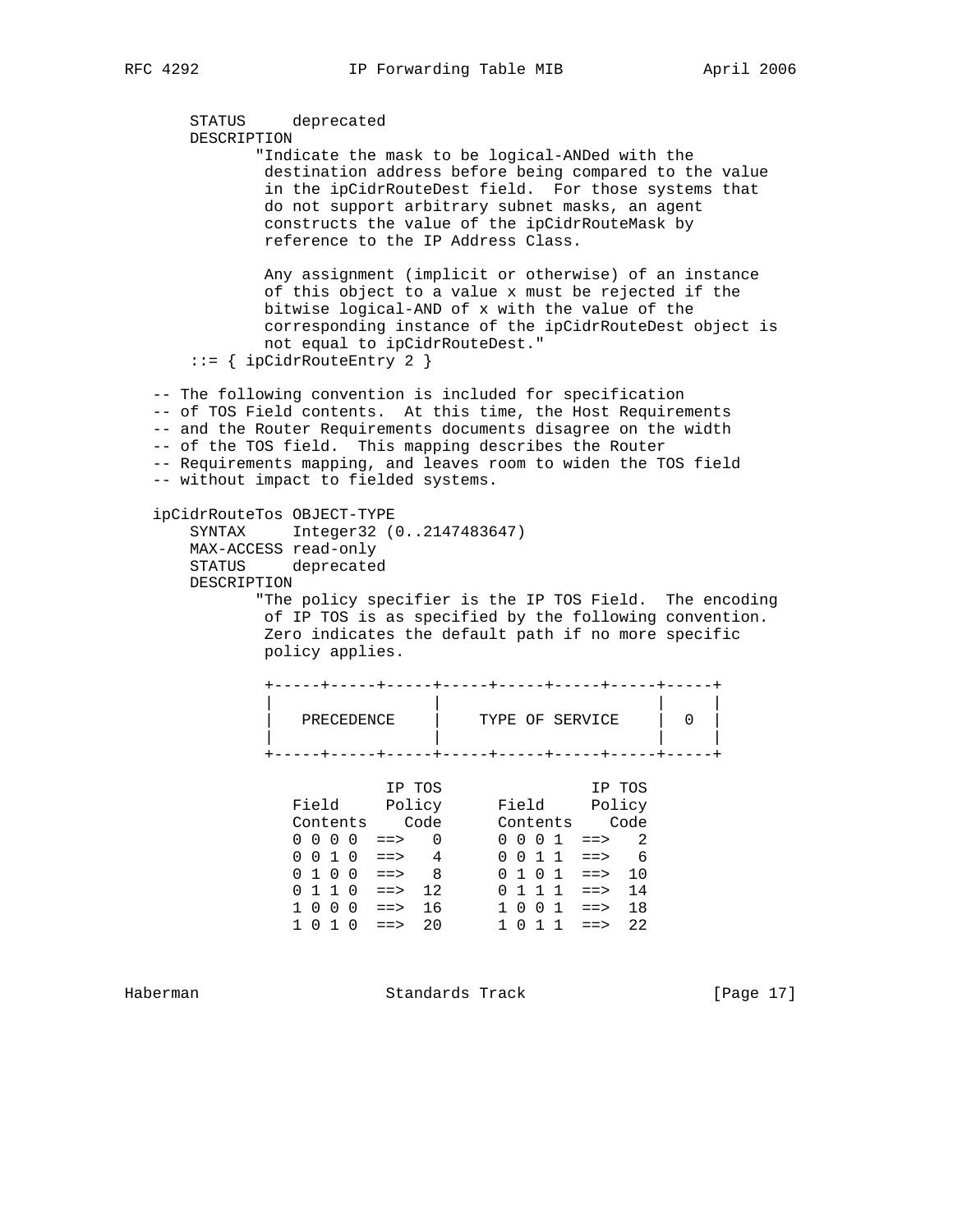```
1 1 0 0 ==> 24 1 1 0 1 ==> 26<br>1 1 1 0 ==> 28 1 1 1 1 ==> 30"
                 1 1 1 0 ==> 28
       ::= { ipCidrRouteEntry 3 }
   ipCidrRouteNextHop OBJECT-TYPE
       SYNTAX IpAddress
       MAX-ACCESS read-only
       STATUS deprecated
       DESCRIPTION
              "On remote routes, the address of the next system en
              route; Otherwise, 0.0.0.0."
       ::= { ipCidrRouteEntry 4 }
   ipCidrRouteIfIndex OBJECT-TYPE
       SYNTAX Integer32
       MAX-ACCESS read-create
       STATUS deprecated
       DESCRIPTION
              "The ifIndex value that identifies the local interface
              through which the next hop of this route should be
              reached."
       DEFVAL { 0 }
       ::= { ipCidrRouteEntry 5 }
   ipCidrRouteType OBJECT-TYPE
       SYNTAX INTEGER {
 other (1), -- not specified by this MIB
 reject (2), -- route that discards traffic
 local (3), -- local interface
 remote (4) -- remote destination
 }
       MAX-ACCESS read-create
       STATUS deprecated
       DESCRIPTION
              "The type of route. Note that local(3) refers to a
              route for which the next hop is the final destination;
               remote(4) refers to a route for which the next hop is
               not the final destination.
               Routes that do not result in traffic forwarding or
               rejection should not be displayed, even if the
               implementation keeps them stored internally.
               reject (2) refers to a route that, if matched,
               discards the message as unreachable. This is used in
               some protocols as a means of correctly aggregating
               routes."
       ::= { ipCidrRouteEntry 6 }
```
Haberman Standards Track [Page 18]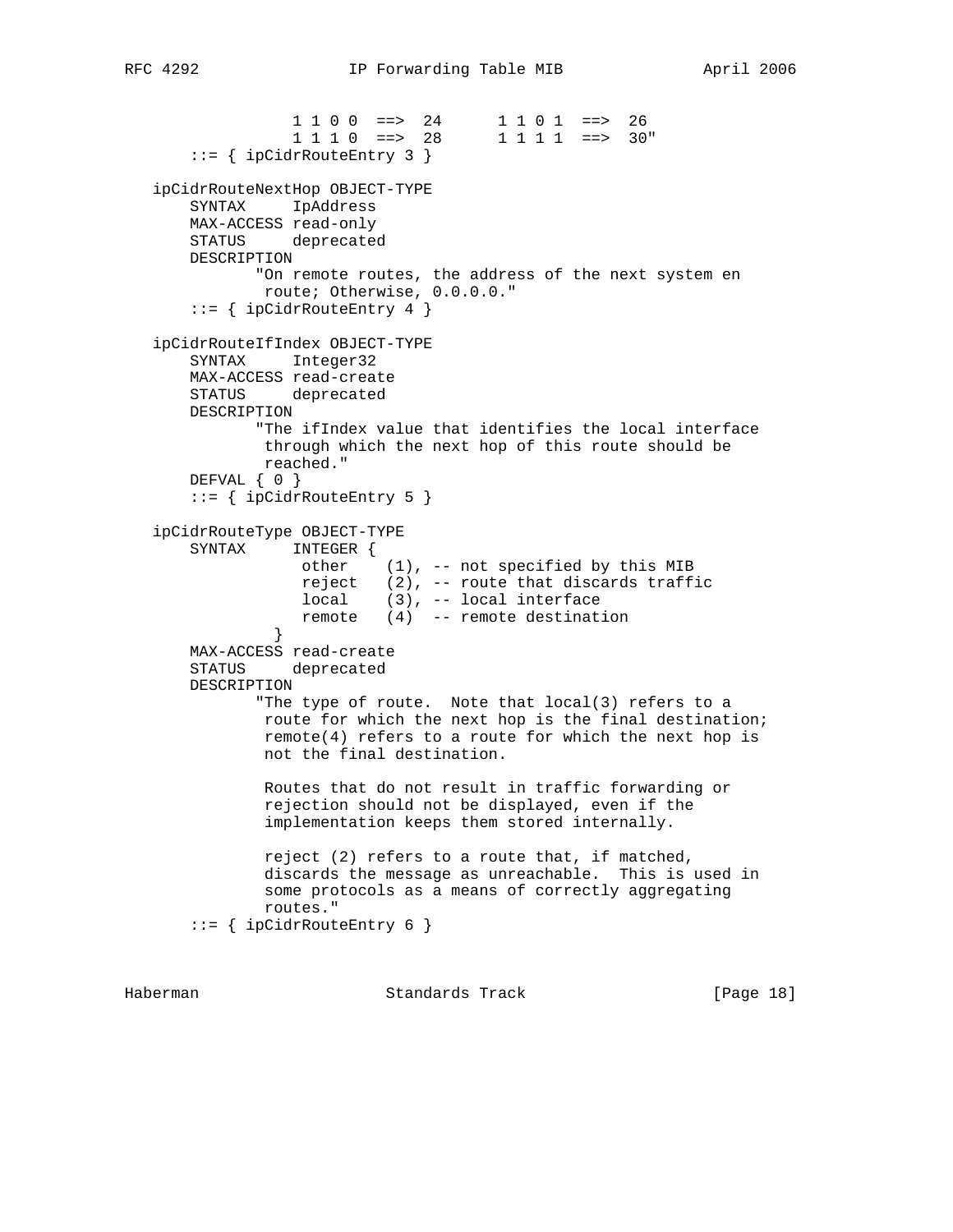```
 ipCidrRouteProto OBJECT-TYPE
       SYNTAX INTEGER {
 other (1), -- not specified
 local (2), -- local interface
                 netmgmt (3), -- static route
                 icmp (4), -- result of ICMP Redirect
                         -- the following are all dynamic
                         -- routing protocols
                 egp (5), -- Exterior Gateway Protocol
 ggp (6), -- Gateway-Gateway Protocol
 hello (7), -- FuzzBall HelloSpeak
 rip (8), -- Berkeley RIP or RIP-II
 isIs (9), -- Dual IS-IS
 esIs (10), -- ISO 9542
                 ciscoIgrp (11), -- Cisco IGRP
                 bbnSpfIgp (12), -- BBN SPF IGP
                 ospf (13), -- Open Shortest Path First
                 bgp (14), -- Border Gateway Protocol
                byp (11), contact extensive resulting<br>idpr (15), -- InterDomain Policy Routing
                 ciscoEigrp (16) -- Cisco EIGRP
 }
       MAX-ACCESS read-only
       STATUS deprecated
       DESCRIPTION
             "The routing mechanism via which this route was learned.
              Inclusion of values for gateway routing protocols is
              not intended to imply that hosts should support those
              protocols."
       ::= { ipCidrRouteEntry 7 }
   ipCidrRouteAge OBJECT-TYPE
       SYNTAX Integer32
      MAX-ACCESS read-only
      STATUS deprecated
      DESCRIPTION
             "The number of seconds since this route was last updated
              or otherwise determined to be correct. Note that no
              semantics of 'too old' can be implied, except through
              knowledge of the routing protocol by which the route
              was learned."
       DEFVAL { 0 }
      ::= { ipCidrRouteEntry 8 }
   ipCidrRouteInfo OBJECT-TYPE
       SYNTAX OBJECT IDENTIFIER
      MAX-ACCESS read-create
```
Haberman Standards Track [Page 19]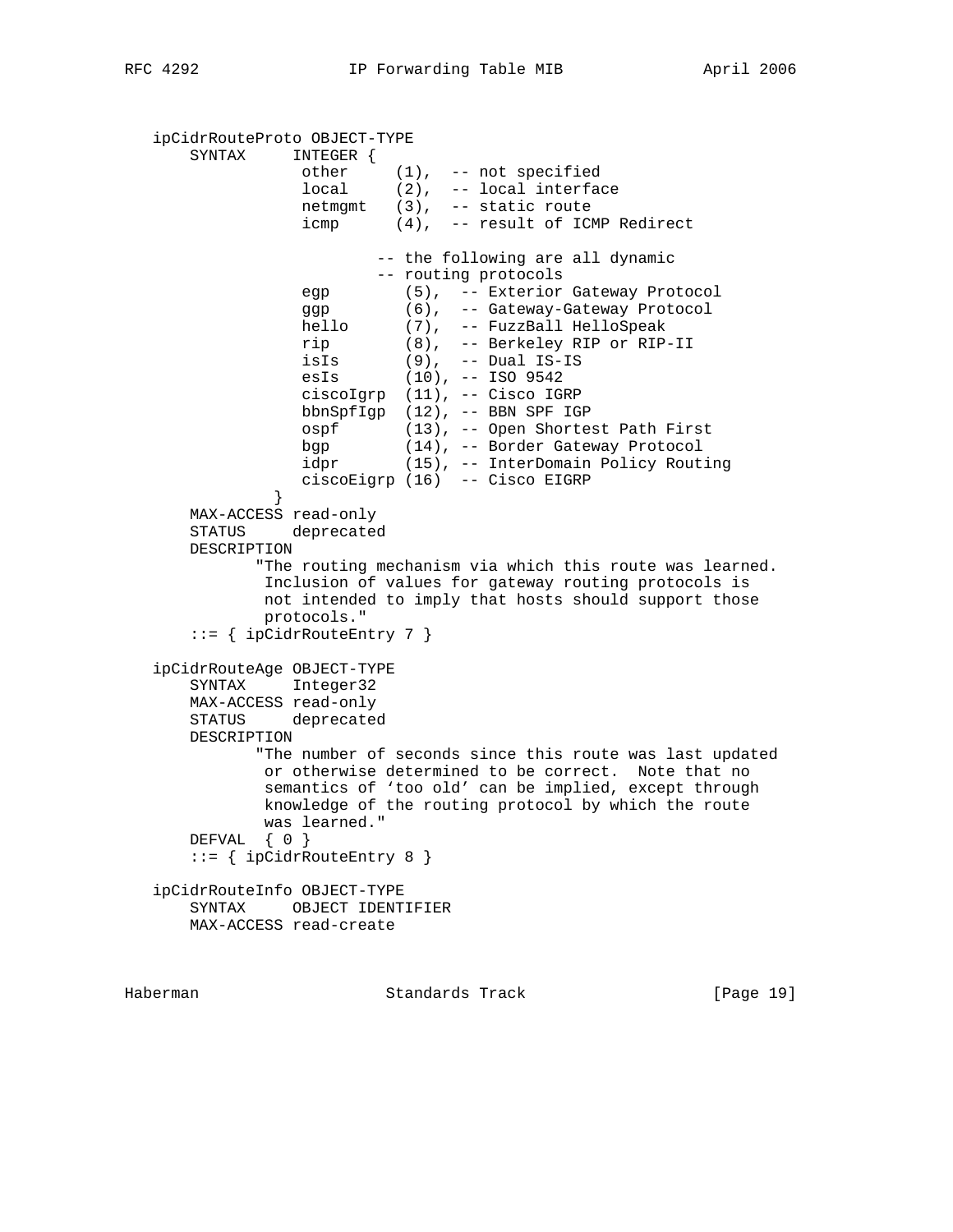```
 STATUS deprecated
    DESCRIPTION
            "A reference to MIB definitions specific to the
            particular routing protocol that is responsible for
             this route, as determined by the value specified in the
             route's ipCidrRouteProto value. If this information is
             not present, its value should be set to the OBJECT
            IDENTIFIER \{ 0 0 \}, which is a syntactically valid
             object identifier, and any implementation conforming to
             ASN.1 and the Basic Encoding Rules must be able to
             generate and recognize this value."
     ::= { ipCidrRouteEntry 9 }
 ipCidrRouteNextHopAS OBJECT-TYPE
     SYNTAX Integer32
    MAX-ACCESS read-create
    STATUS deprecated
    DESCRIPTION
            "The Autonomous System Number of the Next Hop. The
             semantics of this object are determined by the routing-
            protocol specified in the route's ipCidrRouteProto
            value. When this object is unknown or not relevant, its
            value should be set to zero."
    DEFVAL { 0 }
     ::= { ipCidrRouteEntry 10 }
 ipCidrRouteMetric1 OBJECT-TYPE
     SYNTAX Integer32
    MAX-ACCESS read-create
    STATUS deprecated
    DESCRIPTION
           "The primary routing metric for this route. The
            semantics of this metric are determined by the routing-
            protocol specified in the route's ipCidrRouteProto
            value. If this metric is not used, its value should be
            set to -1."
   DEFVAL \{-1\} ::= { ipCidrRouteEntry 11 }
 ipCidrRouteMetric2 OBJECT-TYPE
    SYNTAX Integer32
    MAX-ACCESS read-create
    STATUS deprecated
    DESCRIPTION
            "An alternate routing metric for this route. The
             semantics of this metric are determined by the routing-
            protocol specified in the route's ipCidrRouteProto
            value. If this metric is not used, its value should be
```
Haberman Standards Track [Page 20]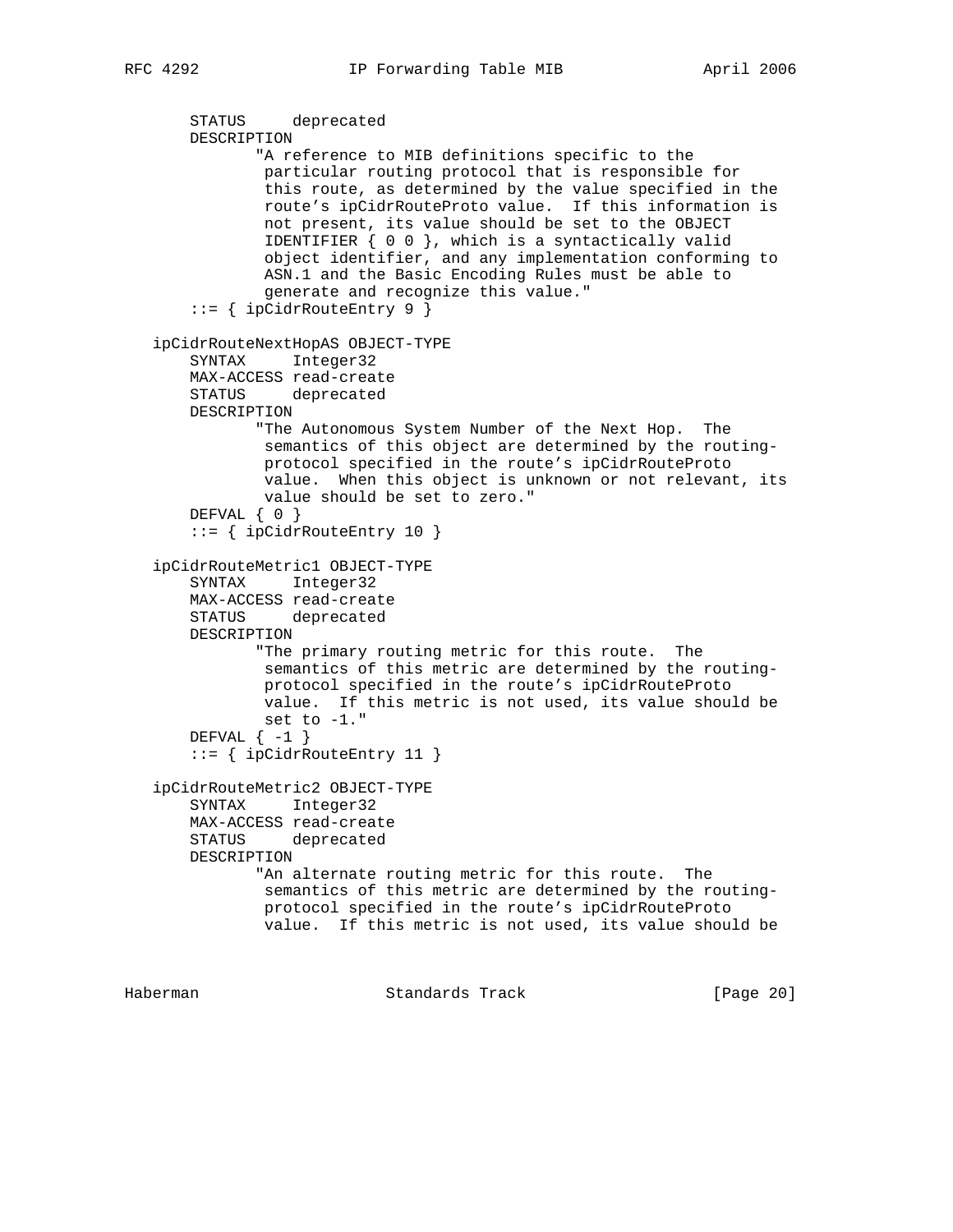```
 set to -1."
   DEFVAL \{-1\} ::= { ipCidrRouteEntry 12 }
 ipCidrRouteMetric3 OBJECT-TYPE
    SYNTAX Integer32
    MAX-ACCESS read-create
    STATUS deprecated
    DESCRIPTION
           "An alternate routing metric for this route. The
            semantics of this metric are determined by the routing-
            protocol specified in the route's ipCidrRouteProto
            value. If this metric is not used, its value should be
            set to -1."
   DEFVAL \{-1\} ::= { ipCidrRouteEntry 13 }
 ipCidrRouteMetric4 OBJECT-TYPE
    SYNTAX Integer32
    MAX-ACCESS read-create
    STATUS deprecated
    DESCRIPTION
            "An alternate routing metric for this route. The
            semantics of this metric are determined by the routing-
            protocol specified in the route's ipCidrRouteProto
            value. If this metric is not used, its value should be
            set to -1."
   DEFVAL \{-1\} ::= { ipCidrRouteEntry 14 }
 ipCidrRouteMetric5 OBJECT-TYPE
    SYNTAX Integer32
    MAX-ACCESS read-create
    STATUS deprecated
    DESCRIPTION
           "An alternate routing metric for this route. The
            semantics of this metric are determined by the routing-
            protocol specified in the route's ipCidrRouteProto
            value. If this metric is not used, its value should be
            set to -1."
   DEFVAL \{-1\} ::= { ipCidrRouteEntry 15 }
 ipCidrRouteStatus OBJECT-TYPE
    SYNTAX RowStatus
    MAX-ACCESS read-create
    STATUS deprecated
    DESCRIPTION
```
Haberman Standards Track [Page 21]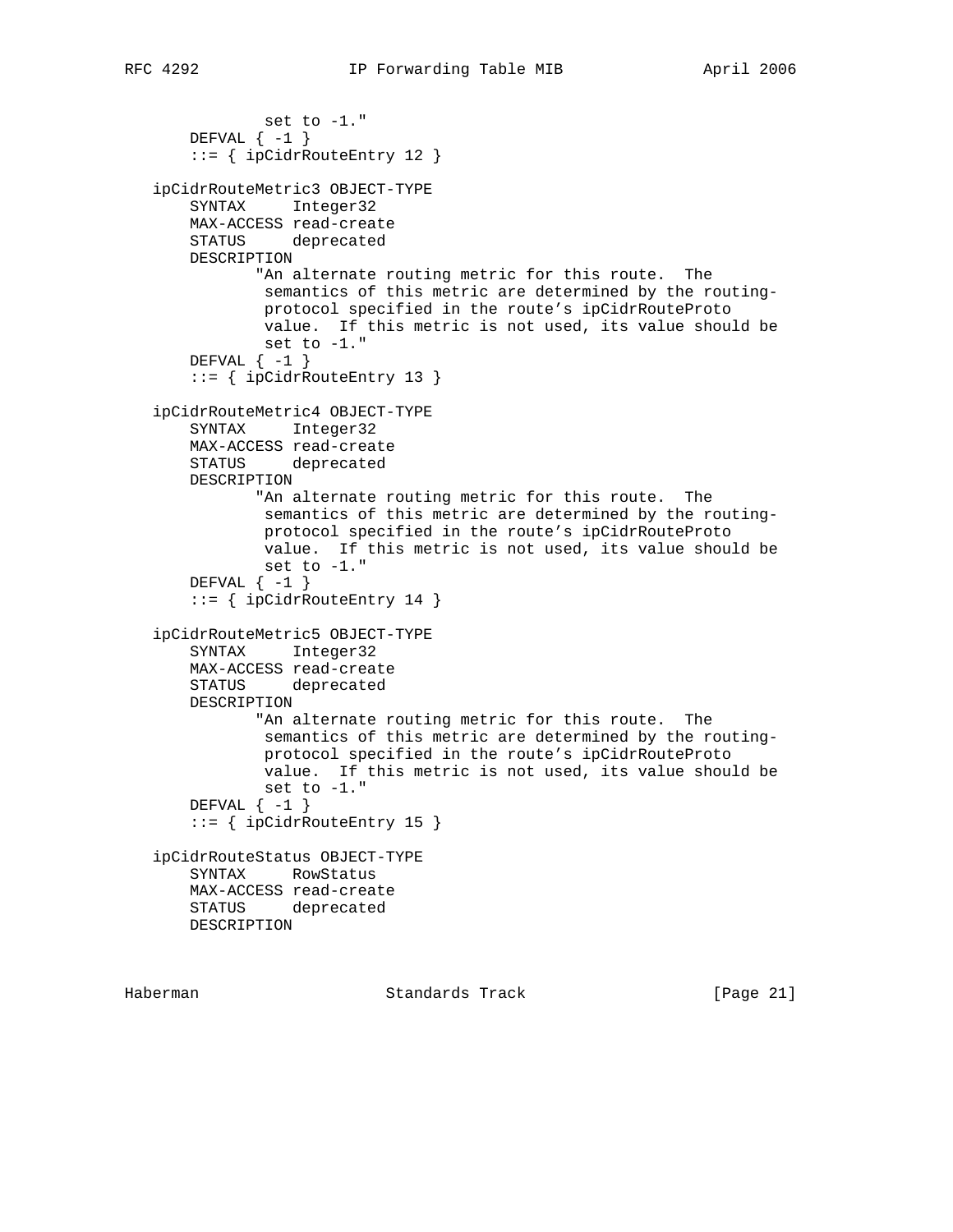```
 "The row status variable, used according to row
                installation and removal conventions."
        ::= { ipCidrRouteEntry 16 }
   -- compliance statements
   ipForwardCompliance MODULE-COMPLIANCE
       STATUS deprecated
       DESCRIPTION
               "The compliance statement for SNMPv2 entities that
               implement the ipForward MIB.
                This compliance statement has been deprecated and
                replaced with ipForwardFullCompliance and
                ipForwardReadOnlyCompliance."
      MODULE -- this module
      MANDATORY-GROUPS { ipForwardCidrRouteGroup }
      ::= { ipForwardCompliances 1 }
   -- units of conformance
   ipForwardCidrRouteGroup OBJECT-GROUP
       OBJECTS { ipCidrRouteNumber,
                  ipCidrRouteDest, ipCidrRouteMask, ipCidrRouteTos,
                  ipCidrRouteNextHop, ipCidrRouteIfIndex,
                  ipCidrRouteType, ipCidrRouteProto, ipCidrRouteAge,
                  ipCidrRouteInfo,ipCidrRouteNextHopAS,
                  ipCidrRouteMetric1, ipCidrRouteMetric2,
                  ipCidrRouteMetric3, ipCidrRouteMetric4,
                  ipCidrRouteMetric5, ipCidrRouteStatus
 }
       STATUS deprecated
       DESCRIPTION
               "The CIDR Route Table.
                This group has been deprecated and replaced with
                inetForwardCidrRouteGroup."
        ::= { ipForwardGroups 3 }
   -- Obsoleted Definitions - Objects
   ipForwardNumber OBJECT-TYPE
       SYNTAX Gauge32
       MAX-ACCESS read-only
       STATUS obsolete
       DESCRIPTION
```
Haberman Standards Track [Page 22]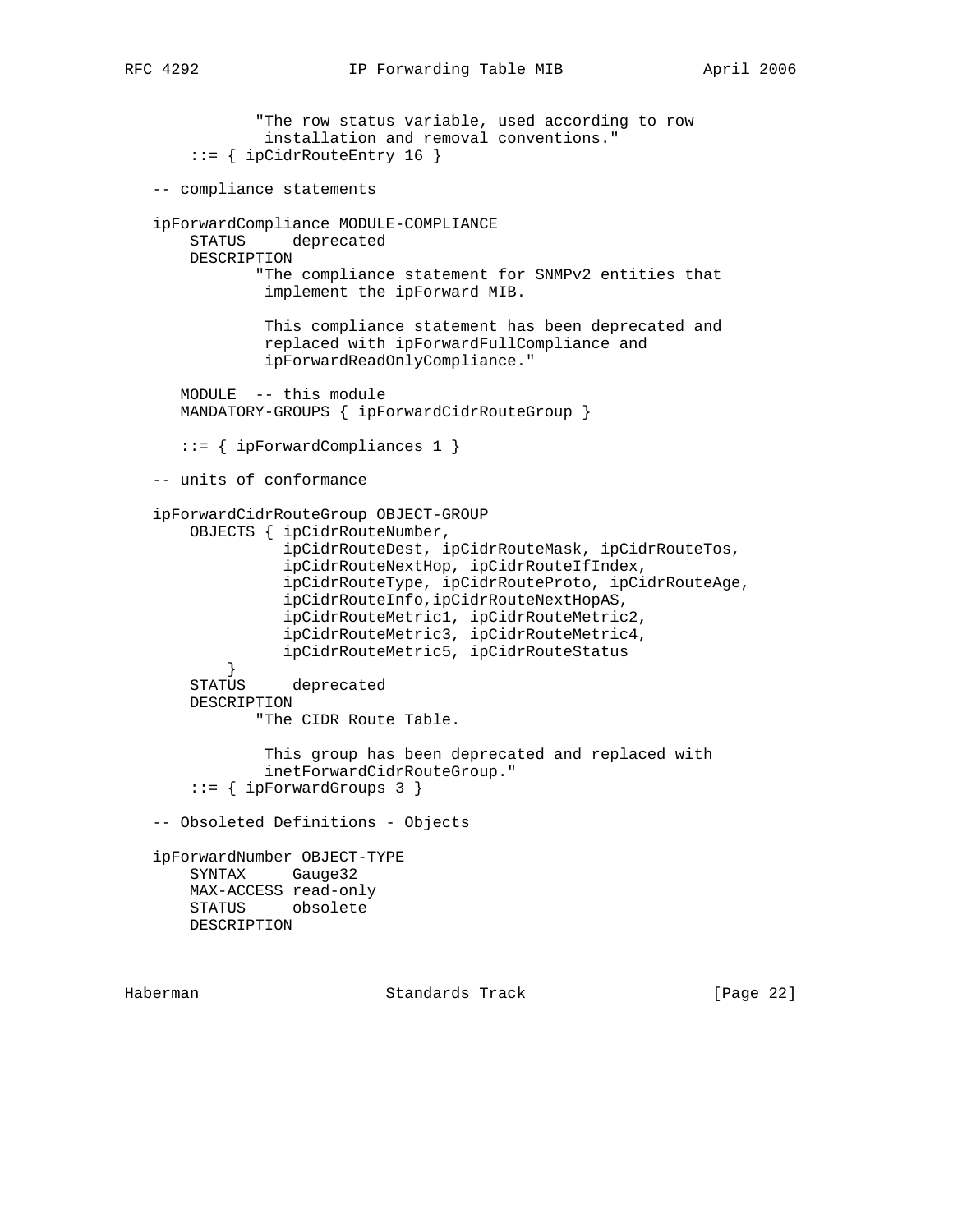```
 "The number of current ipForwardTable entries that are
              not invalid."
      ::= { ipForward 1 }
   -- IP Forwarding Table
   -- The IP Forwarding Table obsoletes and replaces the ipRoute
   -- Table current in MIB-I and MIB-II. It adds knowledge of
   -- the autonomous system of the next hop, multiple next hop
   -- support, and policy routing support.
   ipForwardTable OBJECT-TYPE
       SYNTAX SEQUENCE OF IpForwardEntry
      MAX-ACCESS not-accessible
       STATUS obsolete
      DESCRIPTION
             "This entity's IP Routing table."
      REFERENCE
             "RFC 1213 Section 6.6, The IP Group"
      ::= { ipForward 2 }
   ipForwardEntry OBJECT-TYPE
       SYNTAX IpForwardEntry
      MAX-ACCESS not-accessible
      STATUS obsolete
      DESCRIPTION
             "A particular route to a particular destination, under a
             particular policy."
       INDEX {
          ipForwardDest,
          ipForwardProto,
          ipForwardPolicy,
          ipForwardNextHop
 }
      ::= { ipForwardTable 1 }
   IpForwardEntry ::= SEQUENCE {
ipForwardDest IpAddress,
 ipForwardMask IpAddress,
 ipForwardPolicy Integer32,
 ipForwardNextHop IpAddress,
 ipForwardIfIndex Integer32,
 ipForwardType INTEGER,
 ipForwardProto INTEGER,
 ipForwardAge Integer32,
 ipForwardInfo OBJECT IDENTIFIER,
          ipForwardNextHopAS Integer32,
          ipForwardMetric1 Integer32,
```
Haberman Standards Track [Page 23]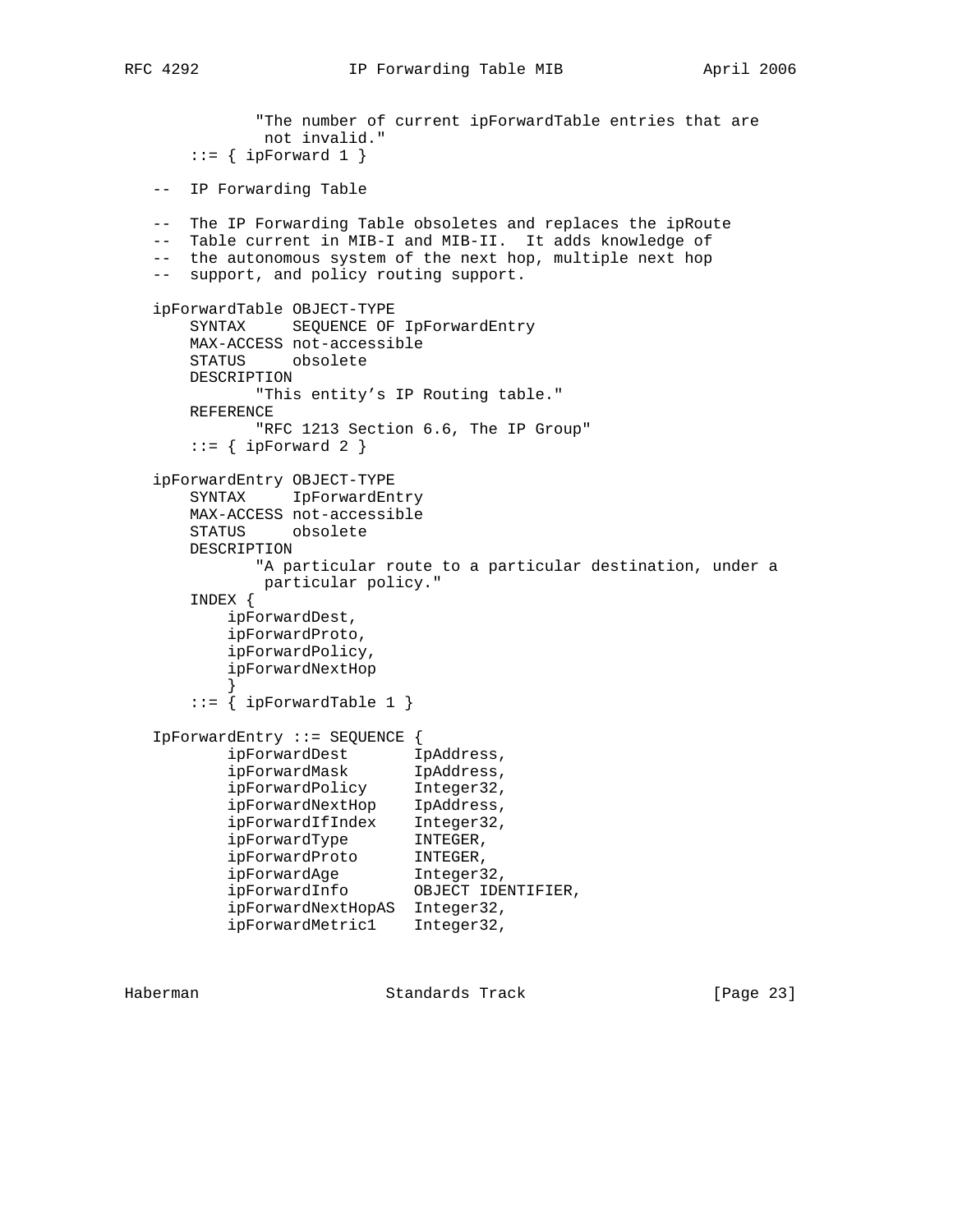```
 ipForwardMetric2 Integer32,
 ipForwardMetric3 Integer32,
 ipForwardMetric4 Integer32,
 ipForwardMetric5 Integer32
       }
   ipForwardDest OBJECT-TYPE
       SYNTAX IpAddress
       MAX-ACCESS read-only
       STATUS obsolete
       DESCRIPTION
              "The destination IP address of this route. An entry
               with a value of 0.0.0.0 is considered a default route.
               This object may not take a Multicast (Class D) address
               value.
               Any assignment (implicit or otherwise) of an instance
               of this object to a value x must be rejected if the
               bitwise logical-AND of x with the value of the
               corresponding instance of the ipForwardMask object is
               not equal to x."
      ::= { ipForwardEntry 1 }
   ipForwardMask OBJECT-TYPE
       SYNTAX IpAddress
       MAX-ACCESS read-create
       STATUS obsolete
       DESCRIPTION
              "Indicate the mask to be logical-ANDed with the
               destination address before being compared to the value
               in the ipForwardDest field. For those systems that do
               not support arbitrary subnet masks, an agent constructs
               the value of the ipForwardMask by reference to the IP
               Address Class.
               Any assignment (implicit or otherwise) of an instance
               of this object to a value x must be rejected if the
               bitwise logical-AND of x with the value of the
               corresponding instance of the ipForwardDest object is
               not equal to ipForwardDest."
       DEFVAL { '00000000'H } -- 0.0.0.0
      ::= { ipForwardEntry 2 }
   -- The following convention is included for specification
   -- of TOS Field contents. At this time, the Host Requirements
   -- and the Router Requirements documents disagree on the width
   -- of the TOS field. This mapping describes the Router
```
Haberman Standards Track [Page 24]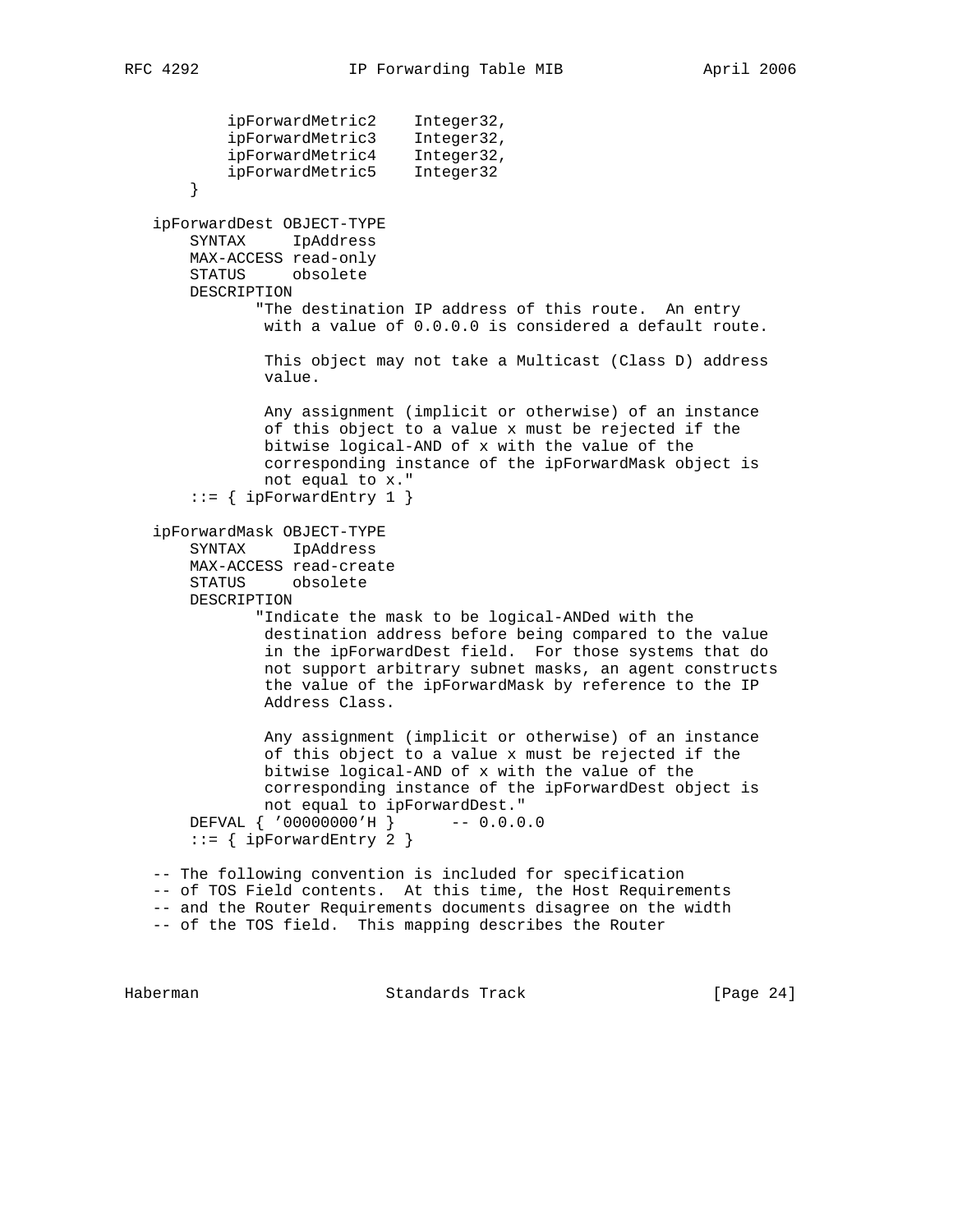-- Requirements mapping, and leaves room to widen the TOS field -- without impact to fielded systems. ipForwardPolicy OBJECT-TYPE SYNTAX Integer32 (0..2147483647) MAX-ACCESS read-only STATUS obsolete DESCRIPTION "The general set of conditions that would cause the selection of one multipath route (set of next hops for a given destination) is referred to as 'policy'. Unless the mechanism indicated by ipForwardProto specifies otherwise, the policy specifier is the IP TOS Field. The encoding of IP TOS is as specified by the following convention. Zero indicates the default path if no more specific policy applies. +-----+-----+-----+-----+-----+-----+-----+-----+ | | | | | PRECEDENCE | TYPE OF SERVICE | 0 | | | | | +-----+-----+-----+-----+-----+-----+-----+-----+ IP TOS IP TOS Field Policy Field Policy Contents Code Contents Code  $0 \t0 \t0 \t0 \t1 \t= > 0$  0 0 0 1 ==> 2  $0 \t0 \t1 \t0 \t= > 4$  0 0 1 1 ==> 6  $0 1 0 0 \implies 8 0 1 0 1 \implies 10$  $0 1 1 0 \implies 12$   $0 1 1 1 \implies 14$  1 0 0 0 ==> 16 1 0 0 1 ==> 18 1 0 1 0 ==> 20 1 0 1 1 ==> 22 1 1 0 0 ==> 24 1 1 0 1 ==> 26 1 1 1 0 ==> 28 1 1 1 1 ==> 30 Protocols defining 'policy' otherwise must either define a set of values that are valid for this object or must implement an integer-instanced policy table for which this object's value acts as an index."  $::=$  { ipForwardEntry 3 } ipForwardNextHop OBJECT-TYPE

Haberman Standards Track [Page 25]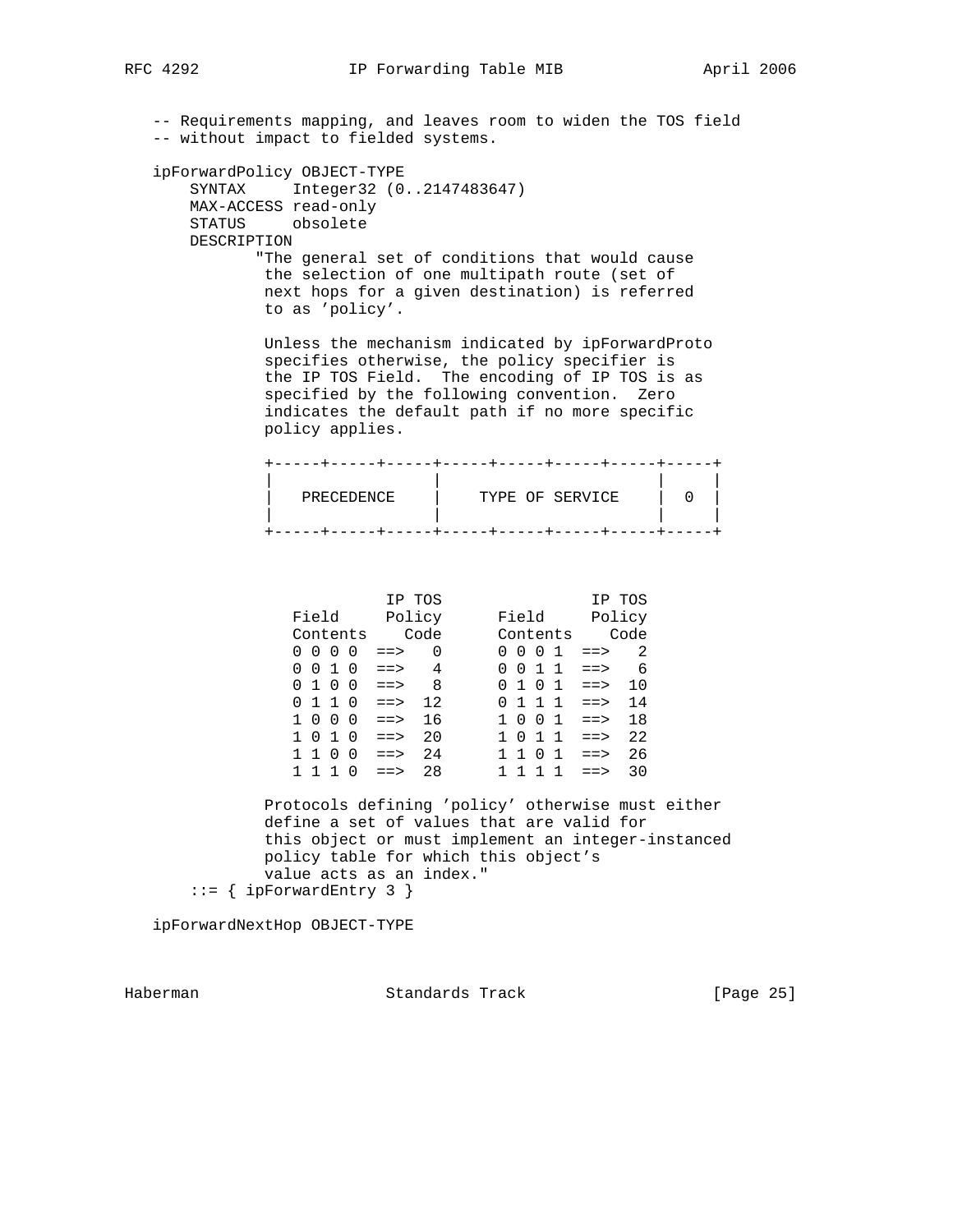```
 SYNTAX IpAddress
       MAX-ACCESS read-only
       STATUS obsolete
       DESCRIPTION
              "On remote routes, the address of the next system en
               route; otherwise, 0.0.0.0."
      ::= { ipForwardEntry 4 }
   ipForwardIfIndex OBJECT-TYPE
       SYNTAX Integer32
       MAX-ACCESS read-create
       STATUS obsolete
       DESCRIPTION
              "The ifIndex value that identifies the local interface
               through which the next hop of this route should be
               reached."
       DEFVAL { 0 }
      ::= { ipForwardEntry 5 }
   ipForwardType OBJECT-TYPE
       SYNTAX INTEGER {
                  other (1), -- not specified by this MIB
                   invalid (2), -- logically deleted
 local (3), -- local interface
 remote (4) -- remote destination
 }
       MAX-ACCESS read-create
       STATUS obsolete
       DESCRIPTION
              "The type of route. Note that local(3) refers to a
               route for which the next hop is the final destination;
               remote(4) refers to a route for which the next hop is
               not the final destination.
               Setting this object to the value invalid(2) has the
               effect of invalidating the corresponding entry in the
               ipForwardTable object. That is, it effectively
               disassociates the destination identified with said
               entry from the route identified with said entry. It is
               an implementation-specific matter as to whether the
               agent removes an invalidated entry from the table.
               Accordingly, management stations must be prepared to
               receive tabular information from agents that
               corresponds to entries not currently in use. Proper
               interpretation of such entries requires examination of
               the relevant ipForwardType object."
       DEFVAL { invalid }
      ::= { ipForwardEntry 6 }
```
Haberman Standards Track [Page 26]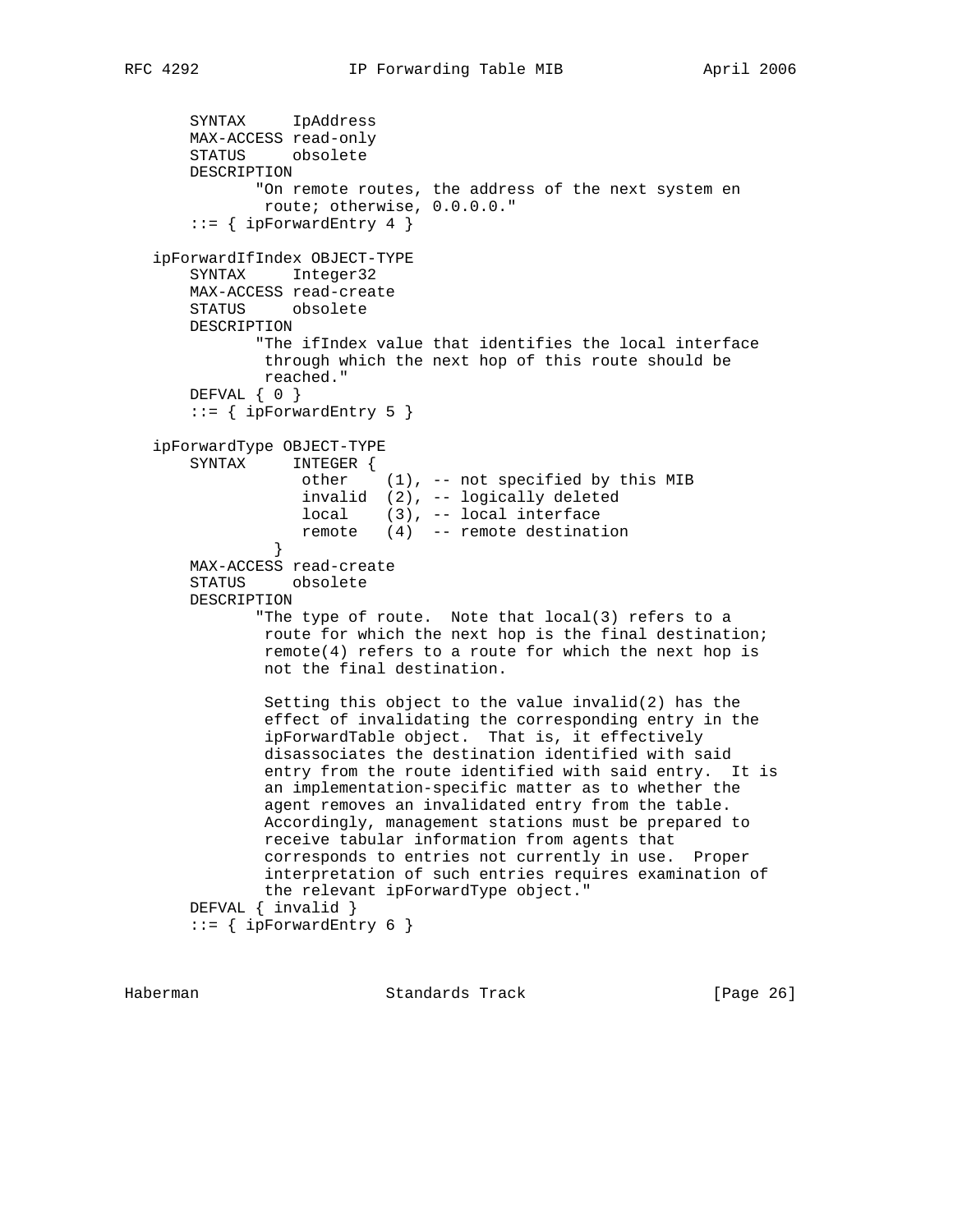```
 ipForwardProto OBJECT-TYPE
      SYNTAX INTEGER {
 other (1), -- not specified
 local (2), -- local interface
                 netmgmt (3), -- static route
                 icmp (4), -- result of ICMP Redirect
                       -- the following are all dynamic
                       -- routing protocols
                 egp (5), -- Exterior Gateway Protocol
 ggp (6), -- Gateway-Gateway Protocol
 hello (7), -- FuzzBall HelloSpeak
 rip (8), -- Berkeley RIP or RIP-II
 is-is (9), -- Dual IS-IS
 es-is (10), -- ISO 9542
                 ciscoIgrp (11), -- Cisco IGRP
                bbnSpfIgp (12), -- BBN SPF IGP
                 ospf (13), -- Open Shortest Path First
 bgp (14), -- Border Gateway Protocol
 idpr (15) -- InterDomain Policy Routing
 }
      MAX-ACCESS read-only
      STATUS obsolete
      DESCRIPTION
            "The routing mechanism via which this route was learned.
             Inclusion of values for gateway routing protocols is
             not intended to imply that hosts should support those
             protocols."
     ::= { ipForwardEntry 7 }
   ipForwardAge OBJECT-TYPE
      SYNTAX Integer32
      MAX-ACCESS read-only
      STATUS obsolete
      DESCRIPTION
            "The number of seconds since this route was last updated
             or otherwise determined to be correct. Note that no
             semantics of 'too old' can be implied except through
             knowledge of the routing protocol by which the route
             was learned."
      DEFVAL { 0 }
     ::= { ipForwardEntry 8 }
   ipForwardInfo OBJECT-TYPE
      SYNTAX OBJECT IDENTIFIER
      MAX-ACCESS read-create
      STATUS obsolete
```
Haberman Standards Track [Page 27]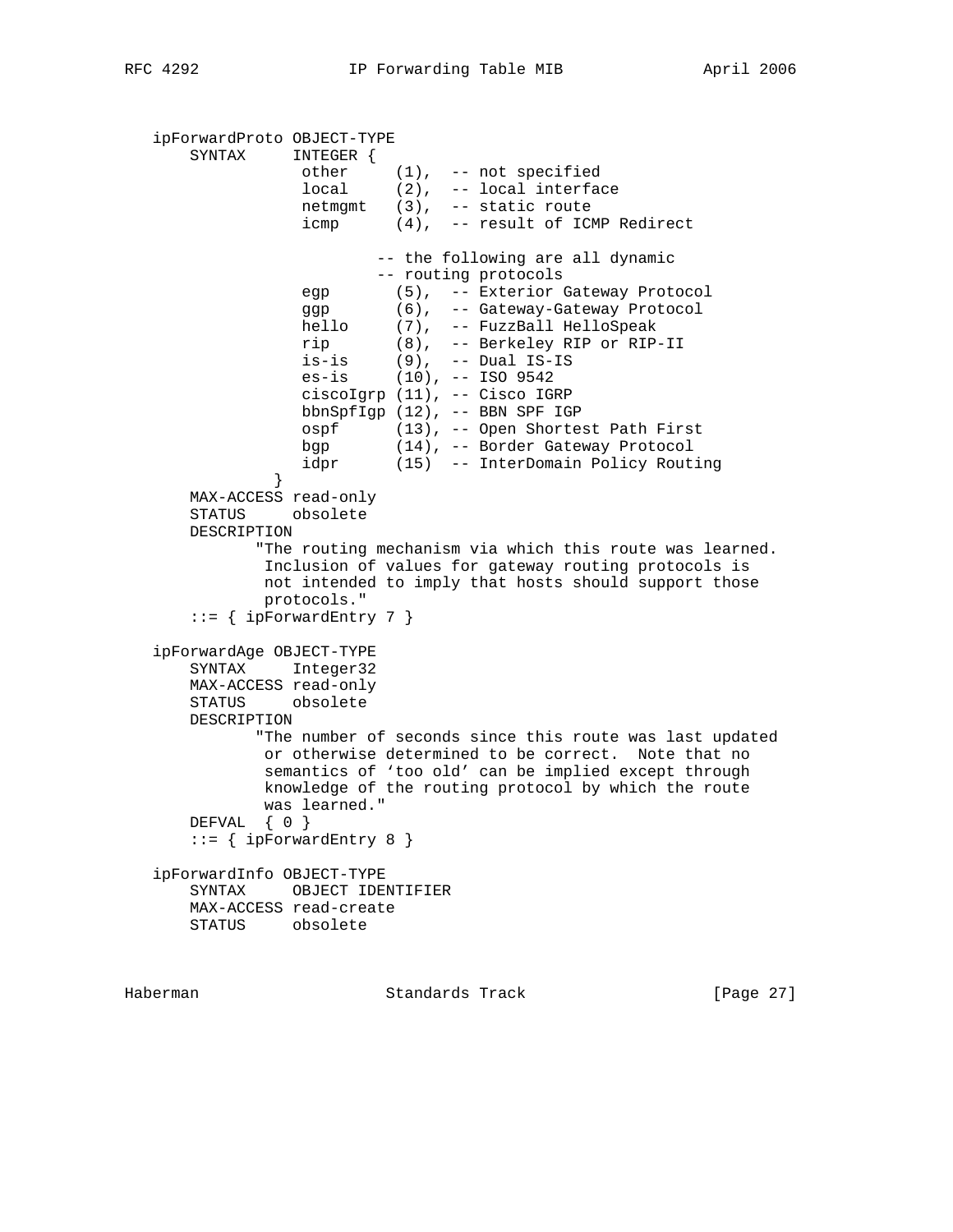```
 DESCRIPTION
            "A reference to MIB definitions specific to the
             particular routing protocol that is responsible for
             this route, as determined by the value specified in the
             route's ipForwardProto value. If this information is
             not present, its value should be set to the OBJECT
             IDENTIFIER { 0 0 }, which is a syntactically valid
             object identifier, and any implementation conforming to
             ASN.1 and the Basic Encoding Rules must be able to
             generate and recognize this value."
    ::= { ipForwardEntry 9 }
 ipForwardNextHopAS OBJECT-TYPE
    SYNTAX Integer32
    MAX-ACCESS read-create
     STATUS obsolete
    DESCRIPTION
            "The Autonomous System Number of the Next Hop. When
            this is unknown or not relevant to the protocol
             indicated by ipForwardProto, zero."
    DEFVAL { 0 }
     ::= { ipForwardEntry 10 }
 ipForwardMetric1 OBJECT-TYPE
    SYNTAX Integer32
    MAX-ACCESS read-create
    STATUS obsolete
    DESCRIPTION
            "The primary routing metric for this route. The
            semantics of this metric are determined by the routing-
             protocol specified in the route's ipForwardProto value.
            If this metric is not used, its value should be set to
           -1. "
   DEFVAL \{-1\}::= { ipForwardEntry 11 }
 ipForwardMetric2 OBJECT-TYPE
     SYNTAX Integer32
    MAX-ACCESS read-create
    STATUS obsolete
    DESCRIPTION
            "An alternate routing metric for this route. The
            semantics of this metric are determined by the routing-
            protocol specified in the route's ipForwardProto value.
            If this metric is not used, its value should be set to
           -1. "
   DEFVAL \{-1\}::= { ipForwardEntry 12 }
```
Haberman Standards Track [Page 28]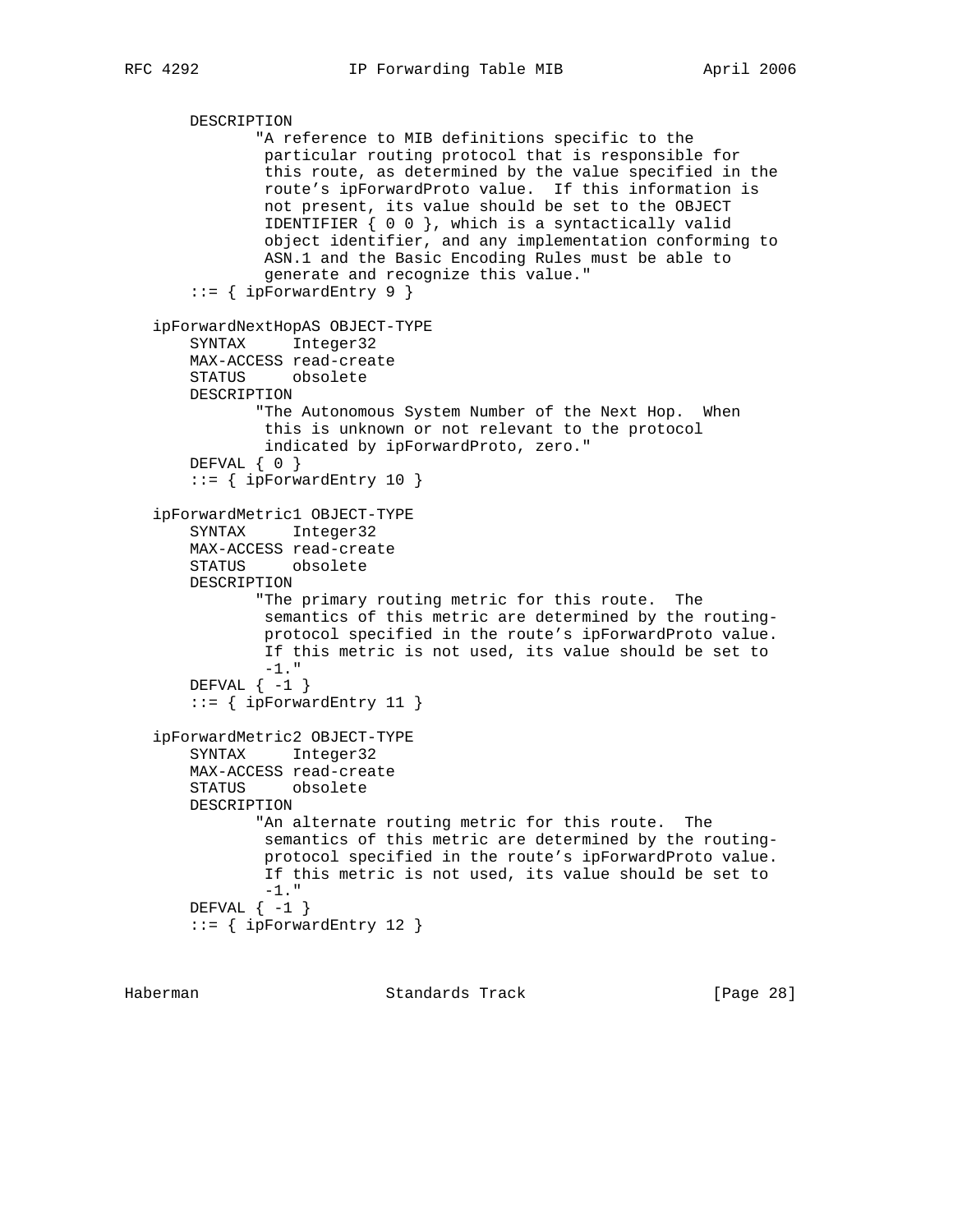```
 ipForwardMetric3 OBJECT-TYPE
    SYNTAX Integer32
    MAX-ACCESS read-create
    STATUS obsolete
    DESCRIPTION
           "An alternate routing metric for this route. The
            semantics of this metric are determined by the routing-
            protocol specified in the route's ipForwardProto value.
            If this metric is not used, its value should be set to
             -1."
   DEFVAL \{-1\} ::= { ipForwardEntry 13 }
 ipForwardMetric4 OBJECT-TYPE
    SYNTAX Integer32
    MAX-ACCESS read-create
    STATUS obsolete
    DESCRIPTION
           "An alternate routing metric for this route. The
            semantics of this metric are determined by the routing-
            protocol specified in the route's ipForwardProto value.
            If this metric is not used, its value should be set to
           -1. "
   DEFVAL \{-1\}::= { ipForwardEntry 14 }
 ipForwardMetric5 OBJECT-TYPE
    SYNTAX Integer32
    MAX-ACCESS read-create
    STATUS obsolete
    DESCRIPTION
            "An alternate routing metric for this route. The
            semantics of this metric are determined by the routing-
            protocol specified in the route's ipForwardProto value.
             If this metric is not used, its value should be set to
            -1."
   DEFVAL \{-1\} ::= { ipForwardEntry 15 }
 -- Obsoleted Definitions - Groups
 -- compliance statements
 ipForwardOldCompliance MODULE-COMPLIANCE
    STATUS obsolete
    DESCRIPTION
            "The compliance statement for SNMP entities that
             implement the ipForward MIB."
```
Haberman Standards Track [Page 29]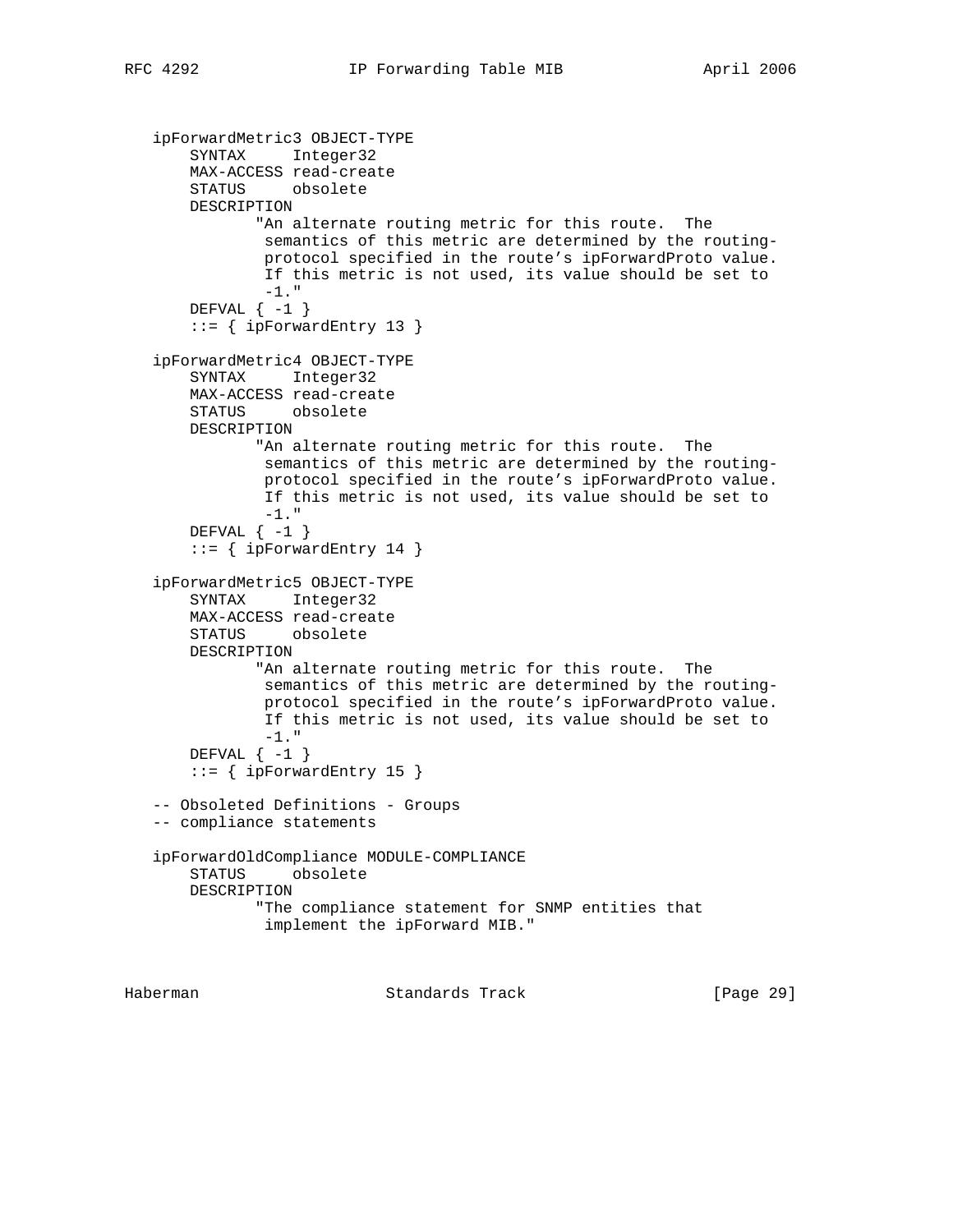```
 MODULE -- this module
   MANDATORY-GROUPS { ipForwardMultiPathGroup }
    ::= { ipForwardCompliances 2 }
 ipForwardMultiPathGroup OBJECT-GROUP
    OBJECTS { ipForwardNumber,
               ipForwardDest, ipForwardMask, ipForwardPolicy,
               ipForwardNextHop, ipForwardIfIndex, ipForwardType,
               ipForwardProto, ipForwardAge, ipForwardInfo,
               ipForwardNextHopAS,
               ipForwardMetric1, ipForwardMetric2, ipForwardMetric3,
               ipForwardMetric4, ipForwardMetric5
         }
     STATUS obsolete
     DESCRIPTION
         "IP Multipath Route Table."
     ::= { ipForwardGroups 2 }
```
END

6. Security Considerations

 There are a number of management objects defined in this MIB module with a MAX-ACCESS clause of read-write and/or read-create. Such objects may be considered sensitive or vulnerable in some network environments. The support for SET operations in a non-secure environment without proper protection can have a negative effect on network operations. These are the tables and objects and their sensitivity/vulnerability:

 1. The inetCidrRouteTable contains routing and forwarding information that is critical to the operation of the network node (especially routers). Allowing unauthenticated write access to this table can compromise the validity of the forwarding information.

 Some of the readable objects in this MIB module (i.e., objects with a MAX-ACCESS other than not-accessible) may be considered sensitive or vulnerable in some network environments. It is thus important to control even GET and/or NOTIFY access to these objects and possibly to even encrypt the values of these objects when sending them over the network via SNMP. These are the tables and objects and their sensitivity/vulnerability:

 1. The inetCidrRouteTable contains routing and forwarding information that can be used to compromise a network.

Haberman Standards Track [Page 30]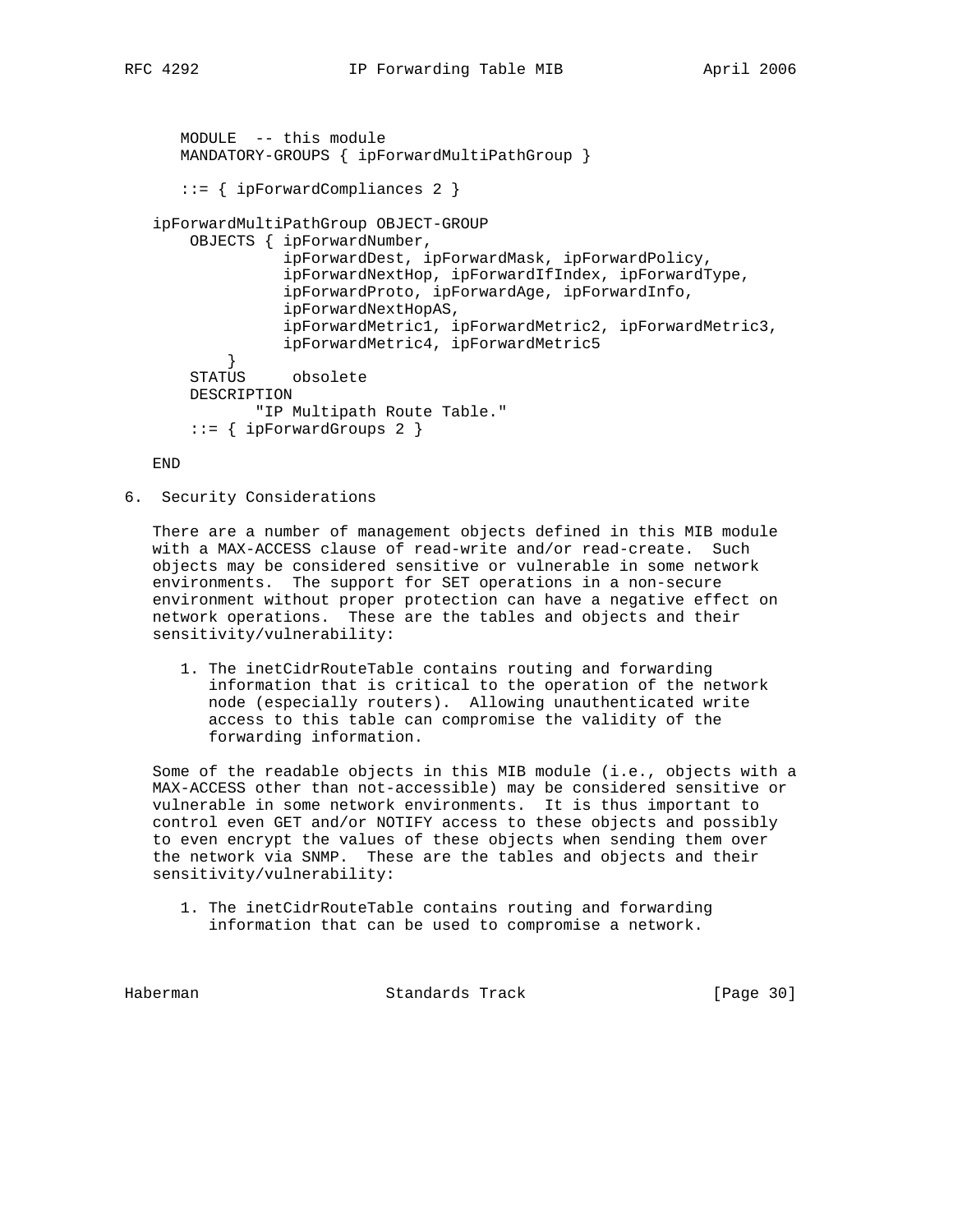Specifically, this table can be used to construct a map of the network in preparation for a denial-of-service attack on the network infrastructure.

 2. The inetCidrRouteProto object identifies the routing protocols in use within a network. This information can be used to determine how a denial-of-service attack should be launched.

 SNMP versions prior to SNMPv3 did not include adequate security. Even if the network itself is secure (for example by using IPSec), even then, there is no control as to who on the secure network is allowed to access and GET/SET (read/change/create/delete) the objects in this MIB module.

 It is RECOMMENDED that implementers consider the security features as provided by the SNMPv3 framework (see [RFC3410], section 8), including full support for the SNMPv3 cryptographic mechanisms (for authentication and privacy).

 Further, deployment of SNMP versions prior to SNMPv3 is NOT RECOMMENDED. Instead, it is RECOMMENDED to deploy SNMPv3 and to enable cryptographic security. It is then a customer/operator responsibility to ensure that the SNMP entity giving access to an instance of this MIB module is properly configured to give access to the objects only to those principals (users) that have legitimate rights to indeed GET or SET (change/create/delete) them.

7. Changes from RFC 2096

This document obsoletes RFC 2096 in the following ways:

- 1. Replaces ipCidrRouteTable with inetCidrRouteTable. This applies to corresponding objects and conformance statements.
- 2. Utilizes the InetAddress TC to support IP version-independent implementations of the forwarding MIB. This gives common forwarding MIB support for IPv4 and IPv6.
- 3. Creates a read-only conformance statement to support implementations that only wish to retrieve data.
- 4. Creates the inetCidrRouteDiscards object to replace the deprecated ipRoutingDiscards and ipv6DiscardedRoutes objects.

 The inetCidrRouteTable retains the logical structure of the ipCidrRouteTable in order to allow the easy upgrade of existing IPv4 implementations to the version-independent MIB.

Haberman Standards Track [Page 31]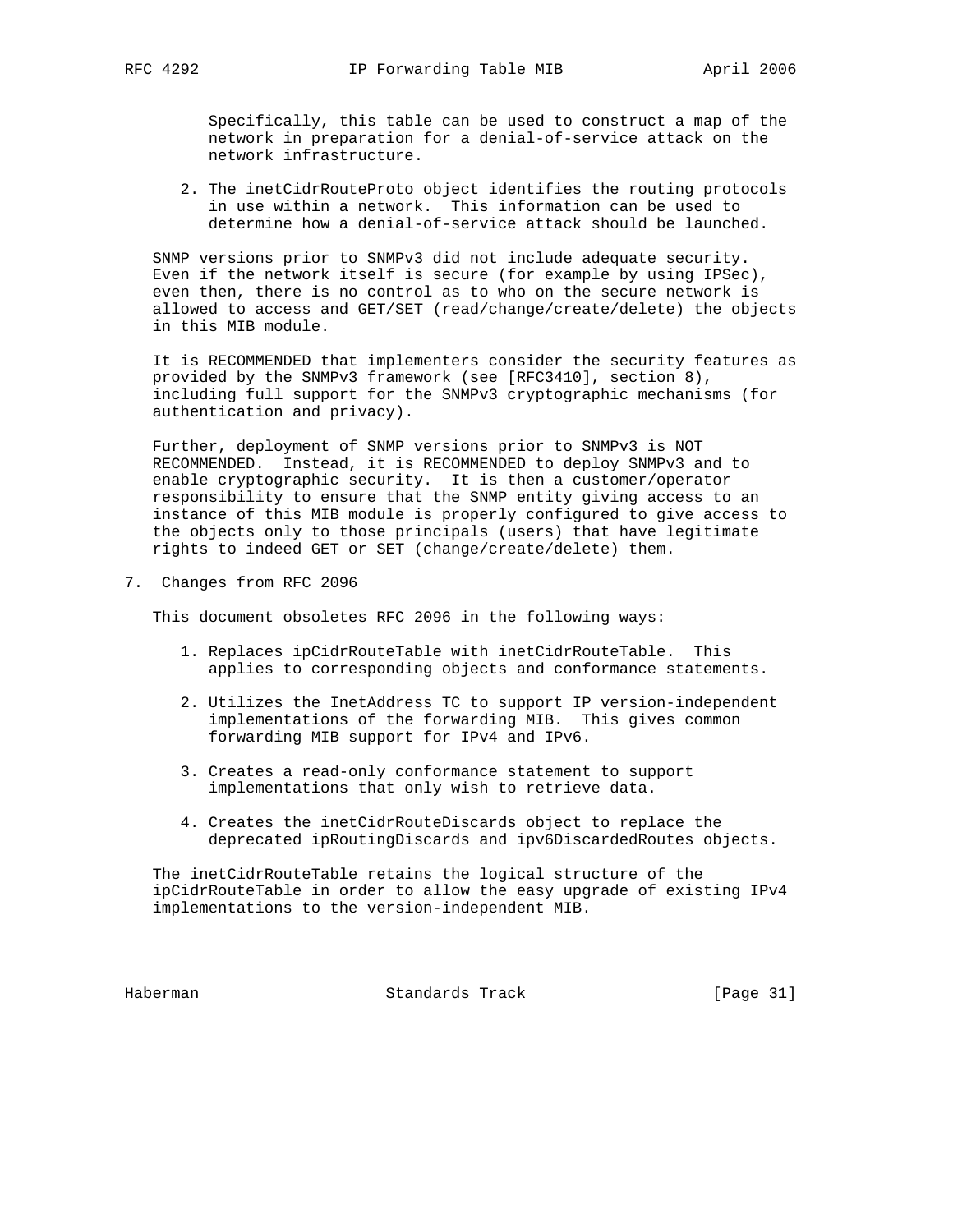- 8. Normative References
	- [RFC2119] Bradner, S., "Key words for use in RFCs to Indicate Requirement Levels", BCP 14, RFC 2119, March 1997.
	- [RFC2578] McCloghrie, K., Perkins, D., and J. Schoenwaelder, "Structure of Management Information Version 2 (SMIv2)", STD 58, RFC 2578, April 1999.
	- [RFC2579] McCloghrie, K., Perkins, D., and J. Schoenwaelder, "Textual Conventions for SMIv2", STD 58, RFC 2579, April 1999.
	- [RFC2580] McCloghrie, K., Perkins, D., and J. Schoenwaelder, "Conformance Statements for SMIv2", STD 58, RFC 2580, April 1999.
	- [RFC2863] McCloghrie, K. and F. Kastenholz, "The Interfaces Group MIB", RFC 2863, June 2000.
	- [RFC4001] Daniele, M., Haberman, B., Routhier, S., and J. Schoenwaelder, "Textual Conventions for Internet Network Addresses", RFC 4001, February 2005.
	- [RFC4293] Routhier, S., Ed., "Management Information Base for the Internet Protocol (IP), RFC 4293, April 2006.
	- [RTPROTO] IANA, "IP Route Protocol MIB", http://www.iana.org/assignments/ianaiprouteprotocol-mib, September 2000.
- 9. Informative References
	- [RFC1213] McCloghrie, K. and M. Rose, "Management Information Base for Network Management of TCP/IP-based internets: MIB-II", RFC 1213, March 1991.
	- [RFC1354] Baker, F., "IP Forwarding Table MIB", RFC 1354, July 1992.
	- [RFC2011] McCloghrie, K., Editor, "SNMPv2 Management Information Base for the Internet Protocol using SMIv2", RFC 2011, November 1996.
	- [RFC2096] Baker, F., "IP Forwarding Table MIB", RFC 2096, January 1997.
	- [RFC3410] Case, J., Mundy, R., Partain, D., and B. Stewart, "Introduction and Applicability Statements for Internet- Standard Management Framework", RFC 3410, December 2002.

Haberman Standards Track [Page 32]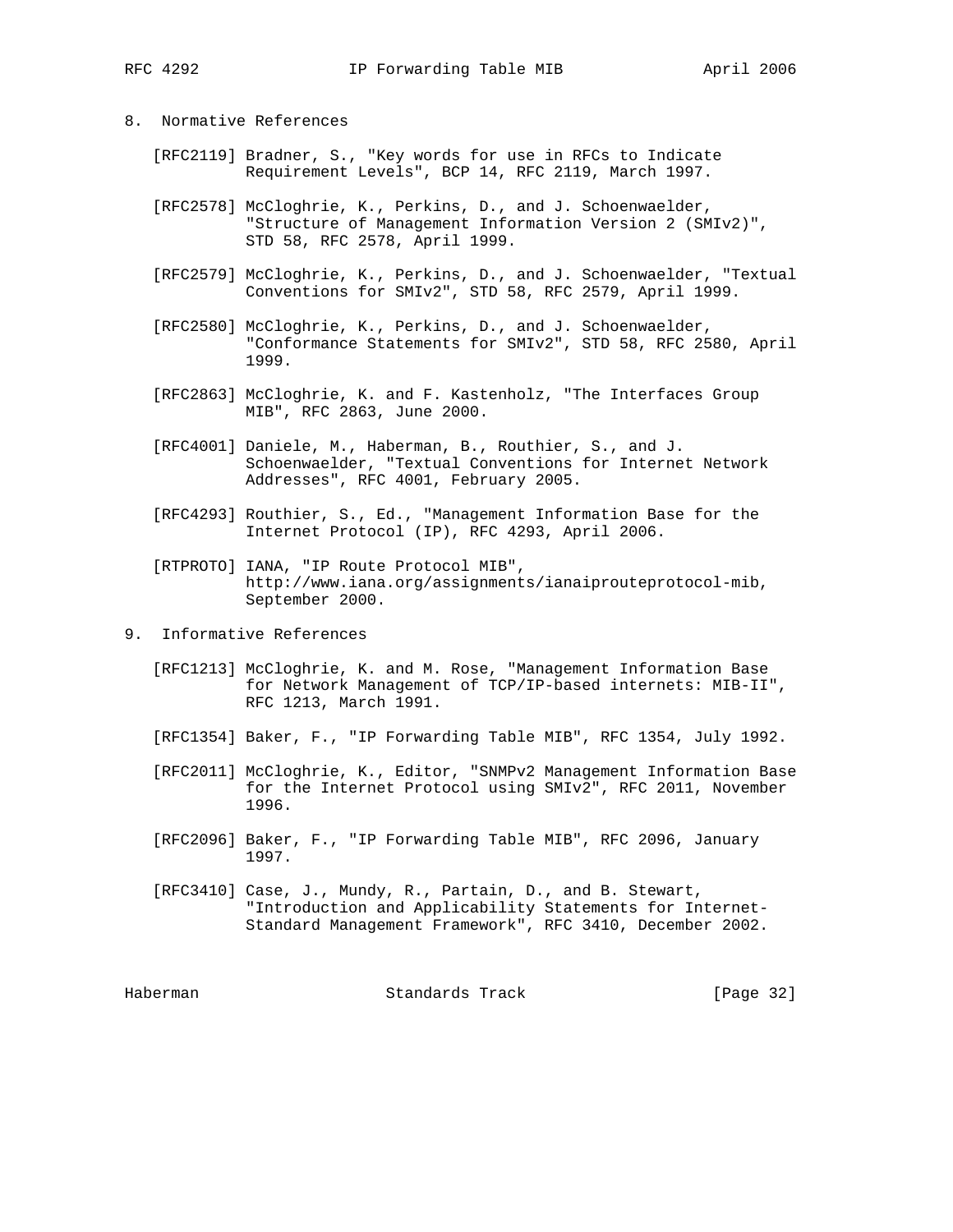[RFC2465] Haskin, D. and S. Onishi, Management Information Base for IP Version 6: Textual Conventions and General Group", RFC 2465, December 1998.

10. Authors and Acknowledgements

This document was based on RFC 2096 [RFC2096].

 The following people provided text for this version of the document, or were authors of previous versions:

 Fred Baker, Cisco Bill Fenner, AT&T Research Brian Haberman, Johns Hopkins University - Applied Physics Laboratory Juergen Schoenwalder, TU Braunschweig Dave Thaler, Microsoft Margaret Wasserman, Thingmagic

 Dario Accornero, Mark Adam, Qing Li, and Shawn Routhier reviewed the document and provided helpful feedback.

 Mike Heard provided valuable feedback as the MIB Doctor for this document.

Editors' Contact Information

Comments or questions regarding this document should be sent to:

 Brian Haberman Johns Hopkins University - Applied Physics Laboratory Mailstop 17-S442 11100 Johns Hopkins Road Laurel MD, 20723-6099 USA

 Phone: +1-443-778-1319 EMail: brian@innovationslab.net

Haberman Standards Track [Page 33]